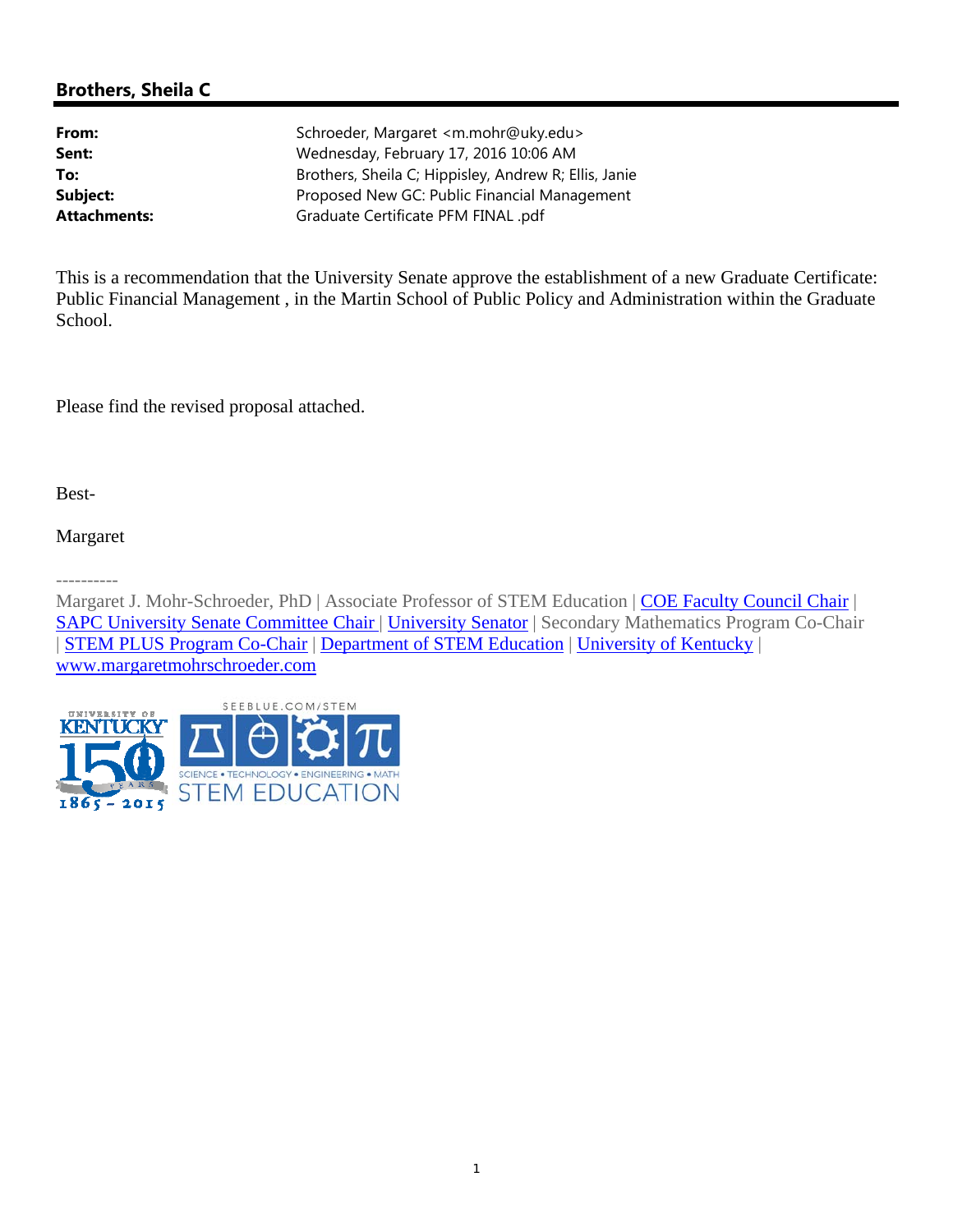| raduate LerTIT<br>ы            |  | <b>TTCOLL</b> |  |
|--------------------------------|--|---------------|--|
| <b>JIG DEGREE PROGRAM FORM</b> |  |               |  |

# (Attach completed "Application to Classify Proposed Program"1)

**GENERAL INFORMATION** 

| H | <b>Second</b><br>J |  |  | $-$ well $V$ for $\sim$ |  |
|---|--------------------|--|--|-------------------------|--|
|   |                    |  |  |                         |  |

OCT 07 2015

OFFICE OF THE<br>SENATE COUNCIL

| College:                          | Graduate School                                                                                                                                                                                                | Department:                                                                                                            |                             |              | Administration | Martin School of Public Policy and                   |
|-----------------------------------|----------------------------------------------------------------------------------------------------------------------------------------------------------------------------------------------------------------|------------------------------------------------------------------------------------------------------------------------|-----------------------------|--------------|----------------|------------------------------------------------------|
| Major Name:                       | Graduate Certificate in Public<br><b>Financial Management</b>                                                                                                                                                  | Degree Title:                                                                                                          |                             | <b>NA</b>    |                |                                                      |
| Formal Option(s):                 | <b>NA</b>                                                                                                                                                                                                      | Specialty Fields w/in<br>Formal Option:                                                                                |                             |              | <b>NA</b>      |                                                      |
|                                   | Date of Contact with Associate Provost for Academic Administration <sup>1</sup> :                                                                                                                              |                                                                                                                        |                             | <b>NA</b>    |                |                                                      |
| Bulletin (yr & pgs):              | CIP Code <sup>1</sup> : 44.0501                                                                                                                                                                                |                                                                                                                        |                             |              | Today's Date:  | 7.28.15                                              |
|                                   | Accrediting Agency (if applicable): NA                                                                                                                                                                         |                                                                                                                        |                             |              |                |                                                      |
|                                   | Requested Effective Date:   [ ] Semester following approval.                                                                                                                                                   |                                                                                                                        | $\overline{\phantom{a}}$ OR |              |                | $\boxtimes$ Specific Date <sup>2</sup> : August 2016 |
| Dept. Contact Person:             | Merl Hackbart                                                                                                                                                                                                  | Phone:                                                                                                                 |                             | 859-257-1627 | Email:         | m.hackbart@uky.edu                                   |
|                                   | <b>CHANGE(S) IN PROGRAM REQUIREMENTS</b>                                                                                                                                                                       |                                                                                                                        |                             |              |                |                                                      |
| 1.                                | Number of transfer credits allowed<br>(Maximum is Graduate School limit of 9 hours or 25% of course work)                                                                                                      | 0                                                                                                                      |                             |              |                |                                                      |
| 2.                                | Residence requirement (if applicable)                                                                                                                                                                          | NO <sub>1</sub>                                                                                                        |                             |              |                |                                                      |
| 3.                                | Language(s) and/or skill(s) required                                                                                                                                                                           | NO.                                                                                                                    |                             |              |                |                                                      |
| <b>Termination criteria</b><br>4. |                                                                                                                                                                                                                | <b>YES</b>                                                                                                             |                             |              |                |                                                      |
| 5.                                | Plan A Degree Plan requirements <sup>3</sup> (thesis)                                                                                                                                                          | N <sub>O</sub>                                                                                                         |                             |              |                |                                                      |
| 6.                                | Plan B Degree Plan requirements <sup>3</sup> (non-thesis)                                                                                                                                                      | NO                                                                                                                     |                             |              |                |                                                      |
| 7.                                | Distribution of course levels required                                                                                                                                                                         | 600                                                                                                                    |                             |              |                |                                                      |
|                                   | (At least one-half must be at 600+ level & two-thirds must be in organized courses.)                                                                                                                           |                                                                                                                        |                             |              |                |                                                      |
| 8.                                | Required courses (if applicable)                                                                                                                                                                               | 12                                                                                                                     |                             |              |                |                                                      |
| 9.<br>program (if applicable)     | Required distribution of courses within                                                                                                                                                                        | 12                                                                                                                     |                             |              |                |                                                      |
| 10.                               | Final examination requirements                                                                                                                                                                                 | and the company of the company of the company of the company of the company of the company of the company of the<br>NO |                             |              |                |                                                      |
| 11.<br>department(s).<br>NO       | Explain whether the proposed new program (as described in numbers 1 through 10) involve courses offered by<br>another department/program. Routing Signature Log must include approval by faculty of additional |                                                                                                                        |                             |              |                |                                                      |

<sup>2</sup> Programs are typically made effective for the semester following approval. No changes will be made effective until all approvals are received.

Rev 8/09.

 $\mathbf{r}$ 

<sup>&</sup>lt;sup>1</sup> Prior to filling out this form, you MUST contact the Associate Provost for Academic Administration (APAA). If you do not know the CIP code, the APAA can provide you with that during the contact.

fit there is only one plan for the degree, plans involving a thesis (or the equivalent in studio work, etc.) should be discussed under Plan A and those not involving a thesis should be discussed under Plan B.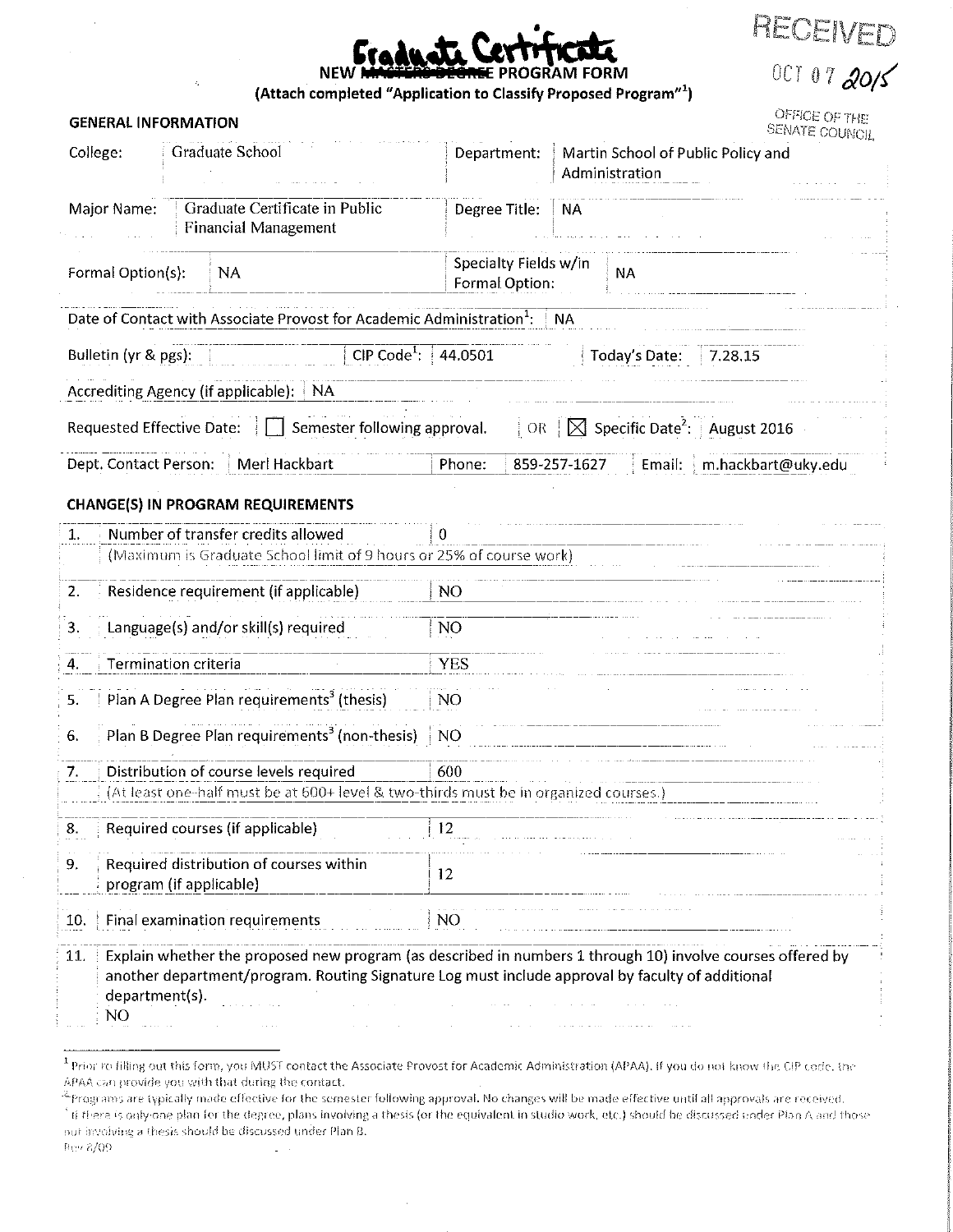#### What is the rationale for the proposed new program?  $12.$

There are few public administration schools in the country providing nationally recognized concentrations in public financial management (the Martin School at the University of Kentucky, the Maxwell School at Syracuse, the University Indiana or to a lesser degree the University of Georgia or the University of Nebraska at Omaha) and few schools provide graduate programs specifically focused on training financial managers for mid-level or senior positions in public and non-profit organizations. The need for enhanced training and professional financial management degree programs has been recognized by national association's including the Association of Governmental Accountants and the Government Financial Officer's Association.

The 12-hour online certificate program will offer rigorous academic and practical training for traditional students seeking an advanced degree as well as those currently working within the area of governmental finance and accounting and non-profit organizations. The MPFM builds upon strong foundations in finance and accounting including advanced topics in areas specific to public financial management.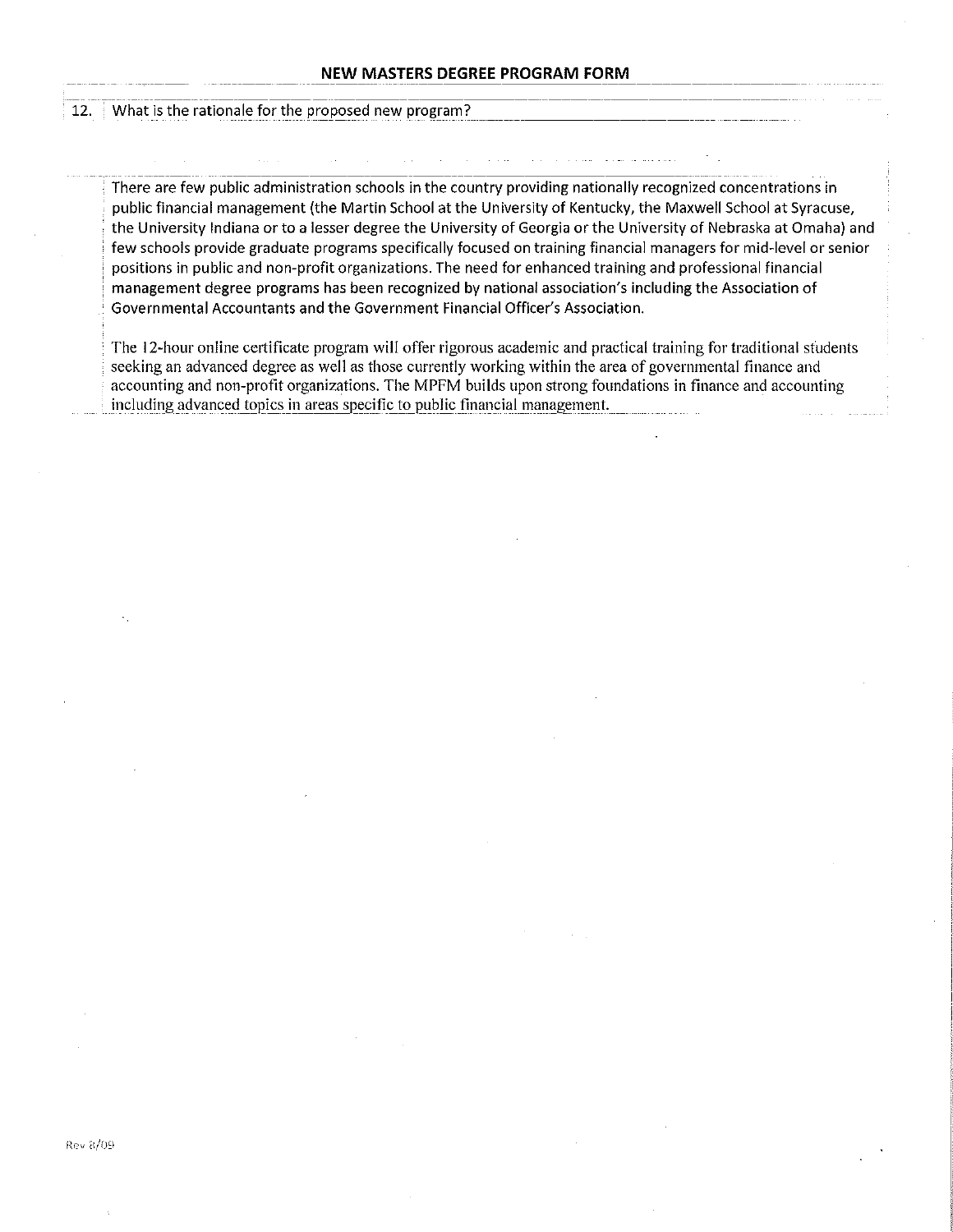### **NEW MASTERS DEGREE PROGRAM FORM**

**Signature Routing Log** 

### **General Information:**

| Program Name: | Graduate Certificate in Public Financial Management |
|---------------|-----------------------------------------------------|
|               |                                                     |

Phone: 859-257-Email: m.hackbart@uky.edu Proposal Contact Person Name: Merl Hackbart 1627

**INSTRUCTIONS:** 

Identify the groups or individuals reviewing the proposal; note the date of approval; offer a contact person for each entry; and obtain signature of person authorized to report approval.

#### **Internal College Approvals and Course Cross-listing Approvals:**

| <b>Reviewing Group</b>        | Date Approved               | <b>Contact Person (name/phone/email)</b>             | <b>Signature</b> |
|-------------------------------|-----------------------------|------------------------------------------------------|------------------|
| Martin School Faculty         | May 12 <sup>th</sup> , 2015 | Merl Hackbart / 859-257-1625 /<br>m.hackbart@uky.edu |                  |
| Graduate Council              |                             |                                                      |                  |
| <b>Faculty Senate Council</b> |                             |                                                      |                  |
| University Senate             |                             |                                                      |                  |
|                               |                             |                                                      |                  |

# **External-to-College Approvals:**

| Council                             | Date Approved | <b>Signature</b>                  | Approval of |
|-------------------------------------|---------------|-----------------------------------|-------------|
| Undergraduate Council               |               |                                   |             |
| <b>Graduate Council</b>             |               | i w                               |             |
| <b>Health Care Colleges Council</b> |               |                                   |             |
| Senate Council Approval             |               | <b>University Senate Approval</b> |             |

a di sebagai sebagai sebagai sebagai sebagai sebagai sebagai sebagai sebagai sebagai sebagai sebagai sebagai s

 $\alpha_{\rm V}$ 

المنابع المنابع المنابع المنابع المنابع المنابع المنابع المنابع المنابع المنابع المنابع المنابع المنابع المناب<br>المنابع المنابع المنابع المنابع المنابع المنابع المنابع المنابع المنابع المنابع المنابع المنابع المنابع المناب

#### Comments:

<sup>4</sup> Councils use this space to indicate approval of revisions made subsequent to that council's approval, if deemed necessary by the revising council. Rev 8/09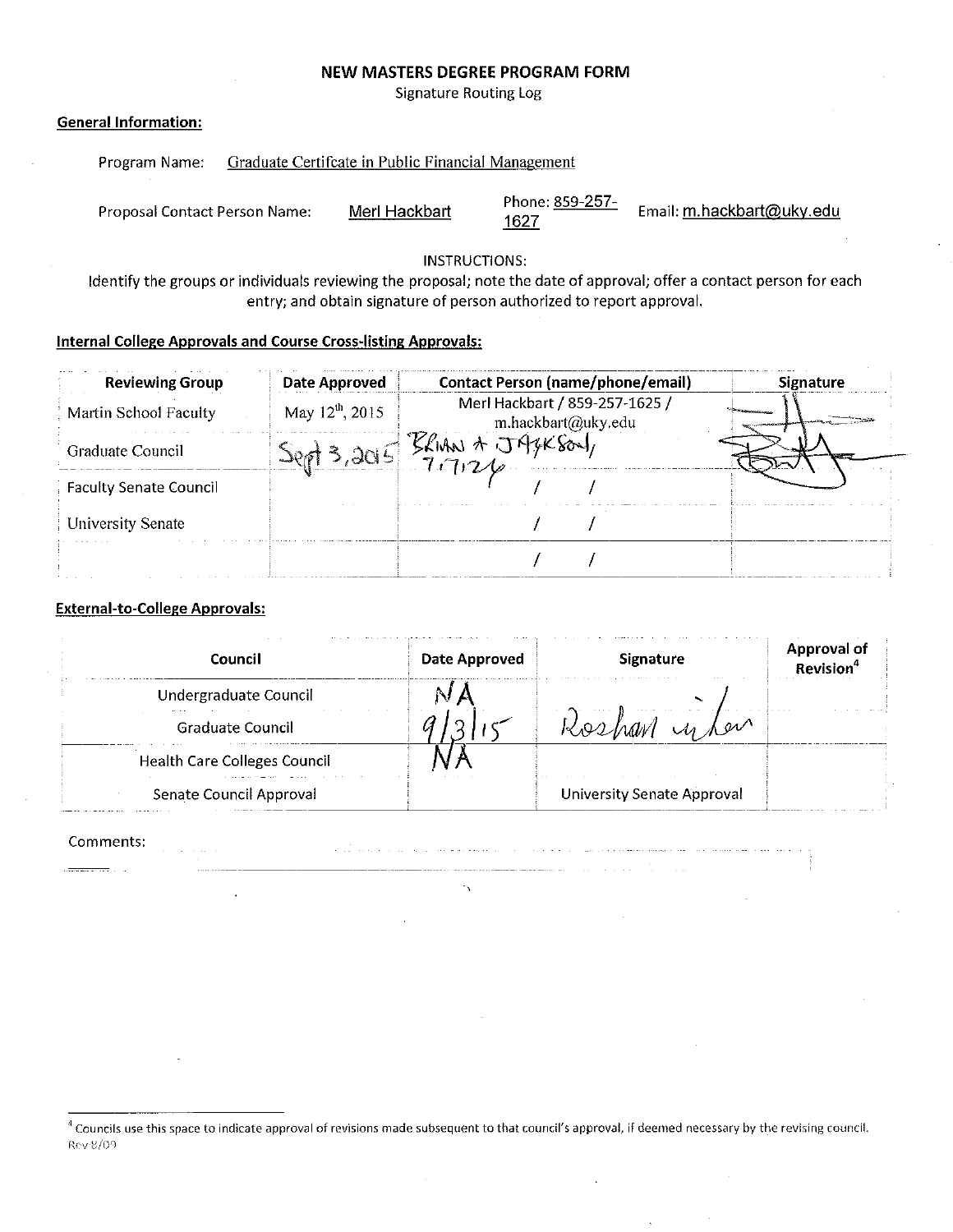# **PROPOSAL Graduate Certificate in Public Financial Management**

# **Submitted by James P. Martin School of Public Policy and Administration**

# A. Abstract

- B. Program Description
	- Faculty of Record
	- Certificate Director
	- Certificate Curriculum
	- Class Matrix
	- Course Description
	- Admission and Other Requirements
	- Termination
	- Time and Flexibility
	- Affordability
	- Faculty, Graduate Certificate Associates and Affiliates
	- Administration and Support
	- Graduate Certificate Director

# Format

- C. Resource Needs and Availability
- D. Program Justification and Outcomes
	- 1. Meeting a Need
	- 2. Reporting and Benchmarking
	- 3. Student Learning Outcomes (SLOs)
	- 4. Recruitment
	- 5. Impact on Kentuckians
	- 6. Impact on Kentucky Communities and Kentucky Economy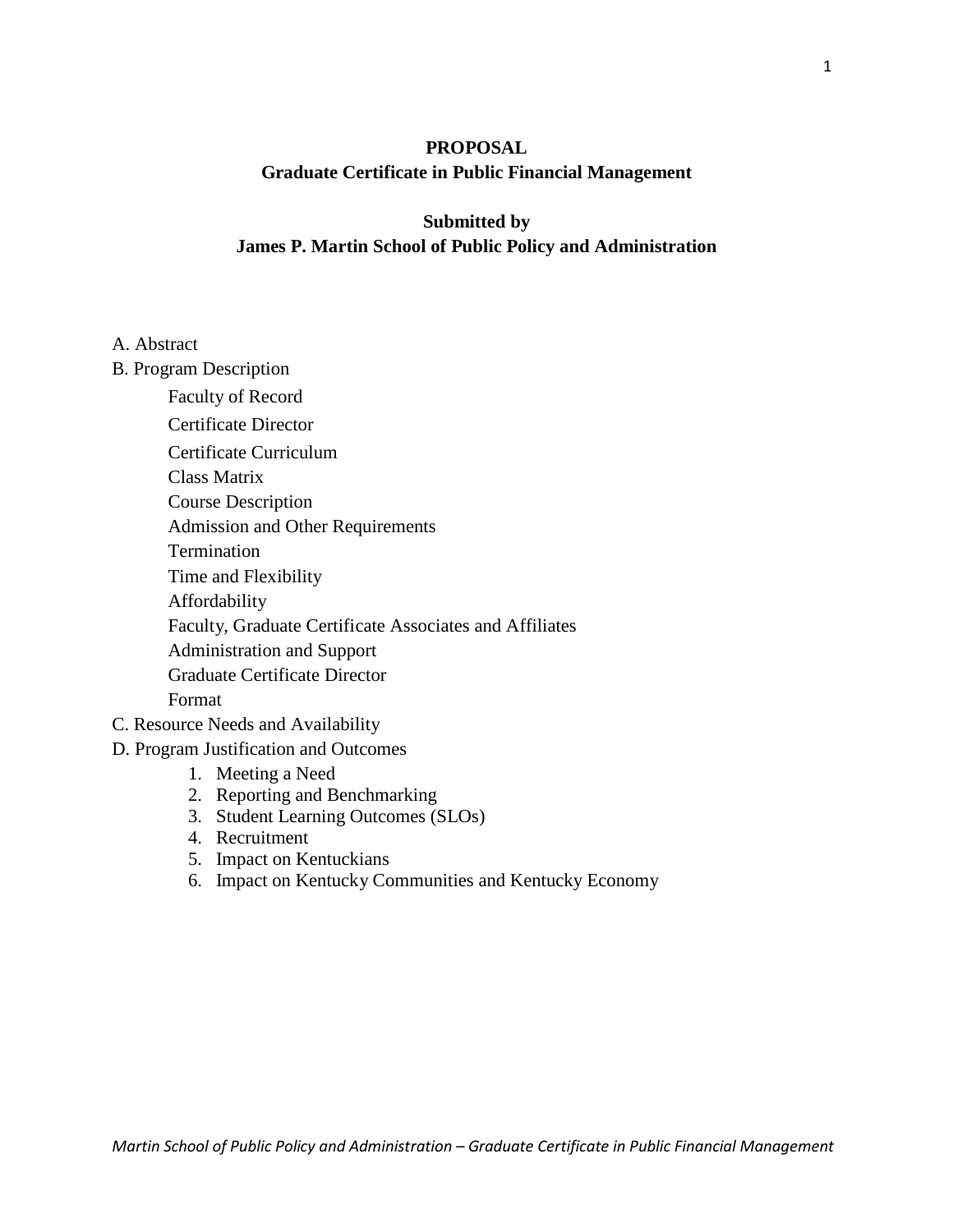### A. **ABSTRACT**

The Graduate Certificate in Public Financial Management is designed to meet the current and expanding national demand for well-trained financial managers for public and non-profit organizations. The Martin School, because of its historical focus on public finance and financial management and national reputation resulting from its  $2<sup>nd</sup>$  place national ranking in this area by U.S. News and World Report, is particularly suited to initiate a new program to train students with this focus in cooperation with the Von Allmen School of Accountancy

Governments at all levels as well as non-profit organizations are facing multiple challenges as they attempt to efficiently and effectively manage their finances and initiate new programs that are financially sustainable. Their efforts are made more difficult by their inability to find and attract well-trained financial management graduates who are interested in pursuing careers as financial managers or by their ability to find seasoned professionals prepared to accept the responsibilities associated with senior finance positions in their organizations. The public administration schools and departments have been slow to provide the targeted training and skill sets needed by mid-career professionals or by new graduates desiring a career in public financial management. The Martin School has perceived an unmet need for rigorous public financial management, and analytic methodology to answer and analyze complex financial issues in the public sector.

The Graduate Certificate in Public Financial Management program will prepare students for advanced-careers in public financial management and analysis and will be offered completely online, allowing for non-traditional students and the flexibility of online coursework. This program, a first for the Martin School, will be attractive to students desiring only an introduction of class offerings in public financial management.

The proposed online 12-hour Graduate Certificate Program in Public Financial Management fills an additional niche as an alternative for those who are not interested in seeking a full Master's program. Benefits, requirements, and elements of the Certificate are outlined elsewhere in the proposal.

There are few public administration schools in the country providing nationally recognized concentrations in public financial management (the Martin School at the University of Kentucky, the Maxwell School at Syracuse, the University Indiana or to a lesser degree the University of Georgia or the University of Nebraska at Omaha) and few schools provide graduate programs specifically focused on training financial managers for mid-level or senior positions in public and non-profit organizations. The need for enhanced training and professional financial management degree programs has been recognized by national association's including the Association of Governmental Accountants and the Government Financial Officer's Association.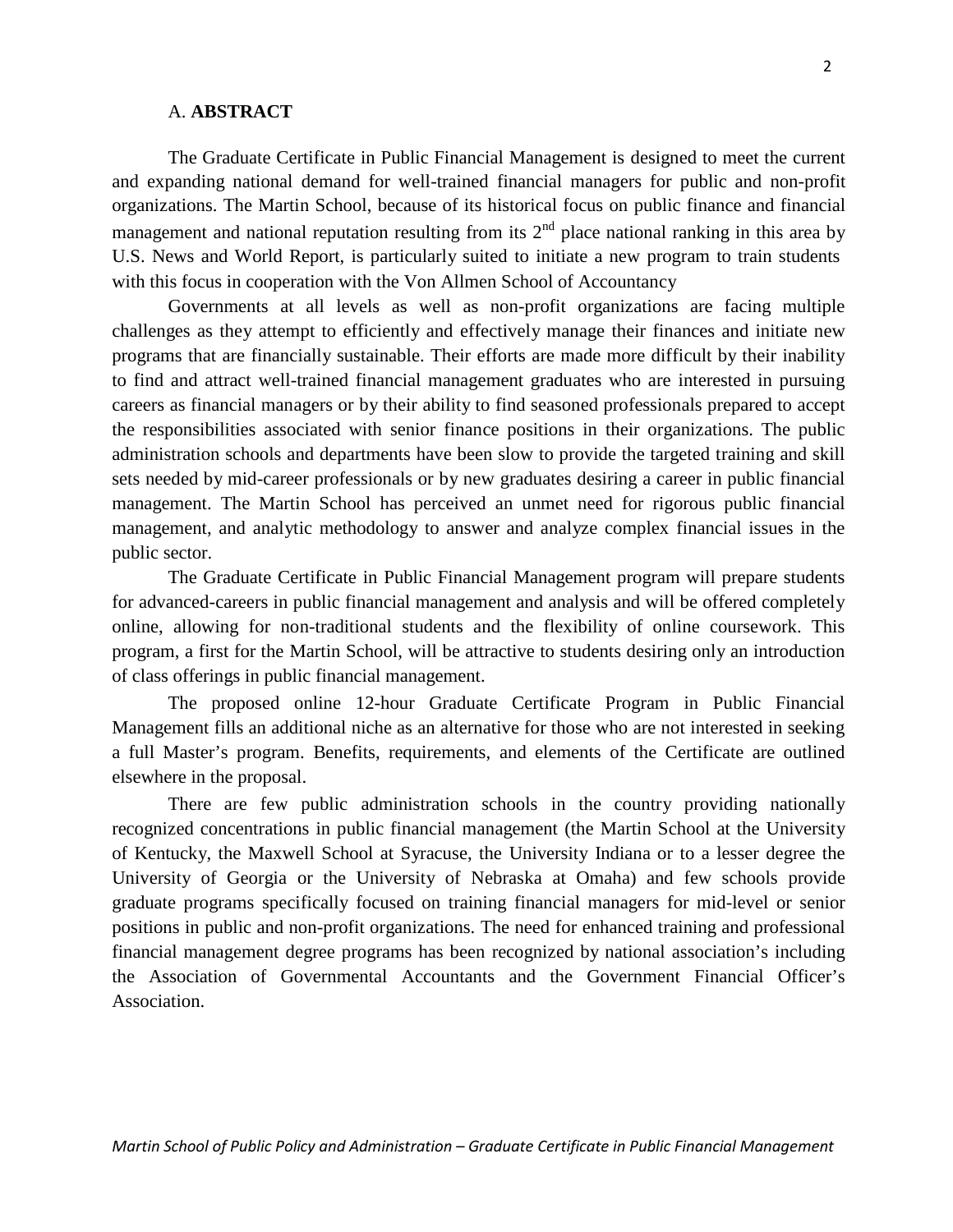### **B. PROGRAM DESCRIPTION**

The 12-hour Graduate Certificate Program will offer rigorous academic and practical training for traditional students seeking an advanced degree as well as those currently working within the area of governmental finance and accounting and non-profit organizations. It builds upon strong foundations in finance and accounting including advanced topics in areas specific to public financial management.

The following section outlines specific elements related to the Graduate Certificate Program which is designed to meet the Graduate School policy and requirements for the establishment and operation of a Graduate Certificate Program with sections including Certificate Curriculum, Certificate Associates/Affiliates, and Certificate Director adapted directly from requirements outlined by the Graduate School.

**Faculty of Record:** The following page lists three senior faculty members who have agreed to serve as faculty of record for the proposed Graduate Certificate in Public Financial Management. Beyond those listed, future faculty will be selected one of two ways: from the graduate faculty of the supporting departments (Martin School of Public Policy and Administration and the Von Allmen School of Accountancy) or through a hiring process which will screen applicants for appropriate credentials. If visiting or other faculty are selected to serve as course instructors, the Martin School will approve only those instructors with appropriate credentials to qualify as temporary appointments to the UK Graduate Faculty and/or to meet AQ status as reported to our accrediting body NASPAA and SACS. If a faculty of record was to become ineligible for any reason, the position could be filled temporarily or permanently by the graduate faculty of the departments or selected through the aforementioned process.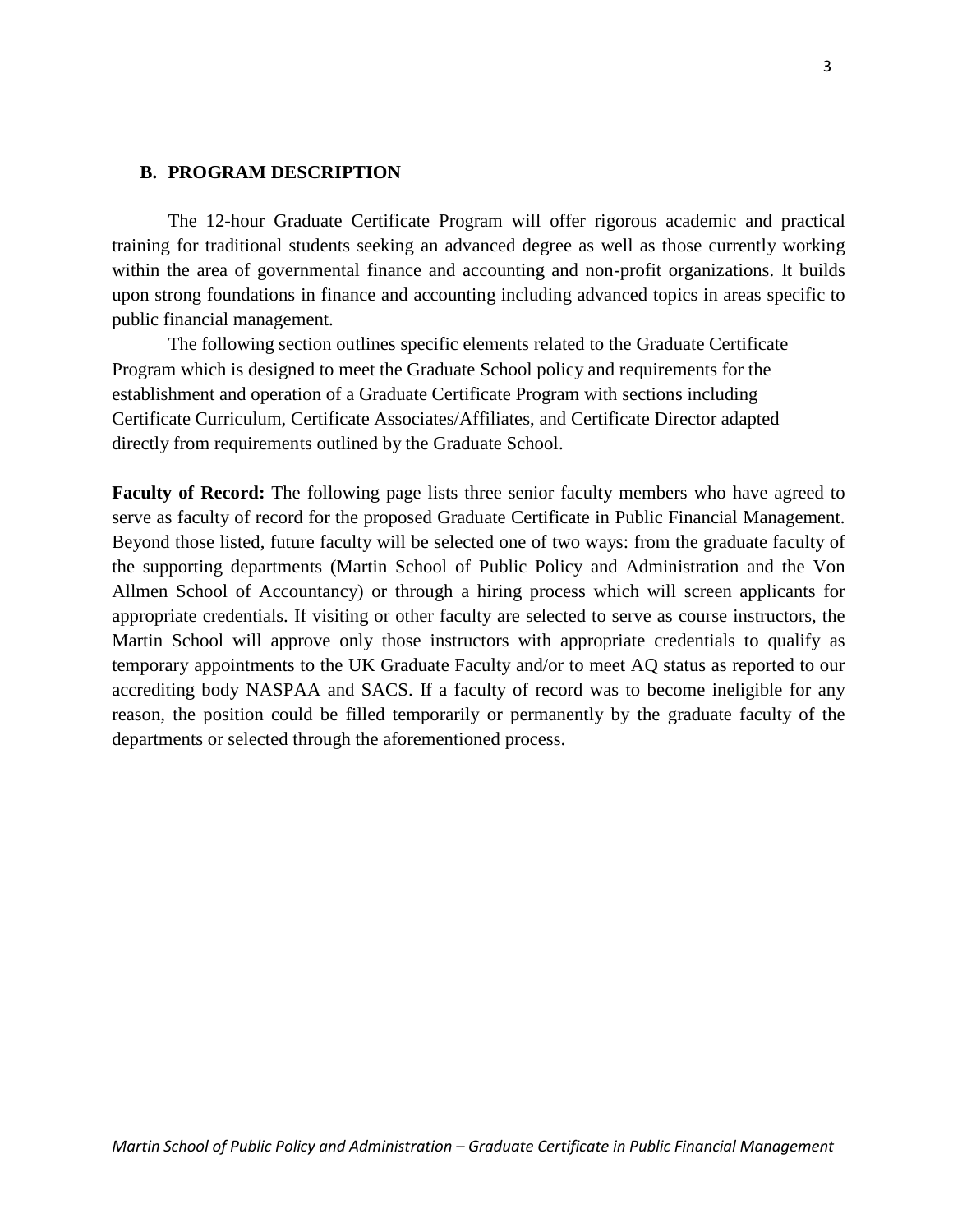Dr. Merl Hackbart, Interim Director Martin School of Public Policy and Administration **University of Kentucky** 859-257-1627, m.hackbart@uky.edu

I,  $M_{E, BL}$  Hacic 54 plan to serve as a faculty member and instructor as part of the new online Master's in Public Financial Management degree program. As an instructor, I have offered my support for the program and will be teaching courses in my area of expertise—public financial management

|           | '29/11 |
|-----------|--------|
| Signature | Date   |
|           |        |

Dr. Dwight Denison, Professor of Public & Nonprofit Finance Martin School of Public Policy and Administration **University of Kentucky** 859-257-5742, dwight.denison@uky.edu

I, Dwill Penim, plan to serve as a faculty member and instructor as part of the new online Master's in Public Financial Management degree program. As an instructor, I have offered my support for the program and will be teaching courses in my area of expertise—public financial management.

 $1 - 29 - 16$ 

Dr. Eugenia Toma, Wendell H. Ford Professor of Public Policy Martin School of Public Policy and Administration **University of Kentucky** 859-257-1156, eugenia.toma@uky.edu

I, Eugenia long, plan to serve as a faculty member and instructor as part of the new online Master's in Public Financial Management degree program. As an instructor, I have offered my support for the program and will be teaching courses in my area of expertise—public financial management.

Virginia Orma 1-29-16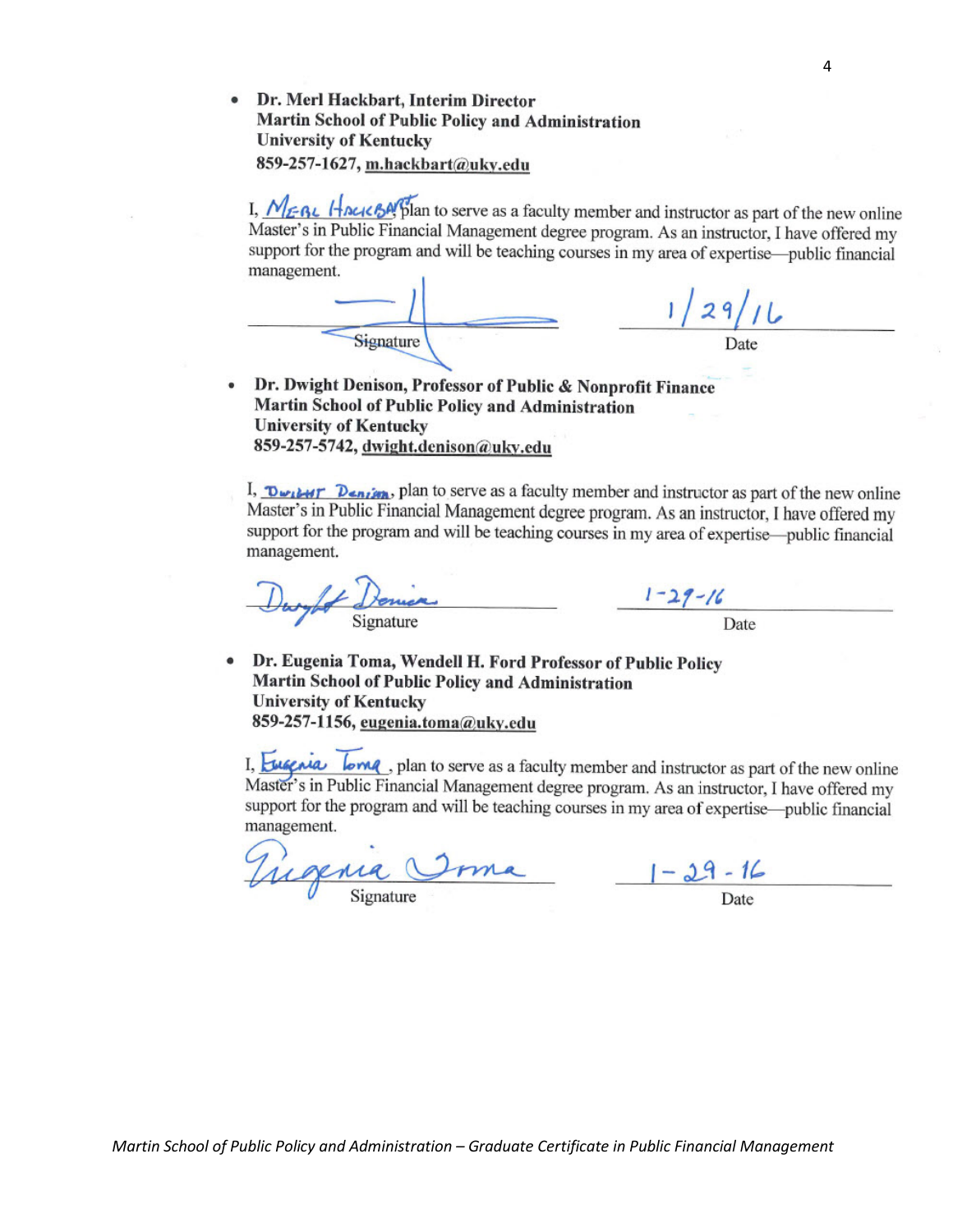**Certificate Director:** The Certificate Director position has not been finalized. Until then, Dr. Merl Hackbart is considered the Certificate Director for the Graduate Certificate in Public Financial Management.

**Certificate Curriculum:** Classes are offered as 8-week and 4-week sessions during the regular University Fall/Spring Sessions. The Graduate Certificate Program consists 12 - hours of credit with two 8-week courses will be offered sequentially in the Fall/Spring Semesters. Persons interested in an introduction or review of coursework in Public Financial Management without investing in a full Master Program may apply to the online Graduate Certificate Program which includes 4 mandatory courses (PA 631, PA 632, PA 625, and PA 626) or a total of 12-hours of online coursework. The length of the Graduate Certificate Program curriculum provides minimum core content, yet it is clearly distinguishable from a degree program. The courses will be offered annually allowing students to complete the certificate in two semesters. The Graduate Certificate Program in Public Financial Management has a clear and focused academic goal and it meets the need of a constituency group by providing basic competency in the field of public financial management. The need for educational opportunities in this area has been noted by professional associations such as the Government Finance Officers Association. The Graduate Certificate Program is designed to provide those with an interest in improving their work performance and those needing a familiarization with the aspects of public financial management. The Certificate is also a way for employers in the public sector to add value and professional development training for their employees.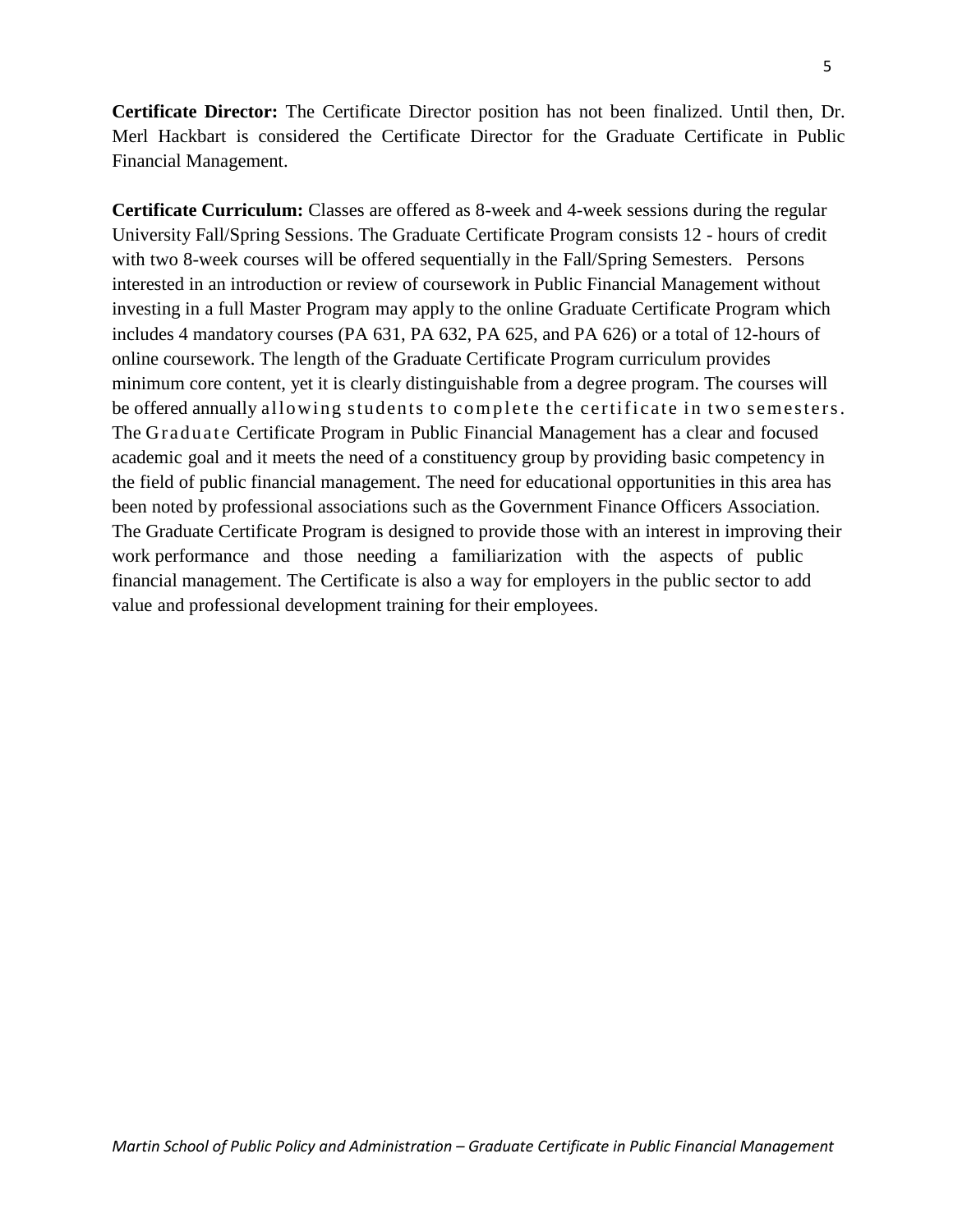# **Class Matrix**

| <b>Fall 8 Week</b>                                                                                          | <b>Fall 8 Week</b>                                 | <b>Spring 8 Week</b>                                                                               | <b>Spring 8 Week</b>                                                                             |  |  |  |  |
|-------------------------------------------------------------------------------------------------------------|----------------------------------------------------|----------------------------------------------------------------------------------------------------|--------------------------------------------------------------------------------------------------|--|--|--|--|
| <b>Session 1</b>                                                                                            | <b>Session 2</b>                                   | <b>Session 1</b>                                                                                   | <b>Session 2</b>                                                                                 |  |  |  |  |
| PA 631                                                                                                      | PA 632                                             | PA 625                                                                                             | PA 626                                                                                           |  |  |  |  |
| <b>Public Financial</b><br><b>Management:</b><br><b>Budgeting &amp;</b><br><b>Debt</b><br><b>Management</b> | <b>Public Funds</b><br><b>Management</b>           | <b>Governmental Accounting</b><br>and Financial Condition<br><b>Analysis</b><br><b>Certificate</b> | <b>Applications in</b><br><b>Government</b><br><b>Accounting and Audit</b><br><b>Certificate</b> |  |  |  |  |
| <b>Certificate</b>                                                                                          | <b>Certificate</b><br><b>3 Hours</b>               | <b>3 Hours</b>                                                                                     | <b>3 Hours</b>                                                                                   |  |  |  |  |
| <b>3 Hours</b>                                                                                              |                                                    |                                                                                                    |                                                                                                  |  |  |  |  |
|                                                                                                             | <b>RED</b> = New Courses $BLUE =$ Existing Courses |                                                                                                    |                                                                                                  |  |  |  |  |

**Course Descriptions:** The following section contains course descriptions for the twelve credit hours courses making up the Graduate Certificate Program.

# PA 631 Public Financial Management: Budgeting/Debt Management (existing course)

An analysis of budget structure and process, revenue structure, administration, public capital acquisition and debt management. This course emphasizes an applied focus and comparative analysis of alternative budget, revenue, and debt management structures and strategies. (Certificate/Core)

# PA 632 Investments/Cash Management (existing course)

A study of the management of public funds including the accumulation and investment of such funds and the accounting for those transactions. It will also include topics such cash forecasting, cash management practices and public funds investment strategies. (Certificate/Core)

# PA 625 Governmental Accounting and Financial Condition Analysis (new course)

The course will examine the characteristics of governmental and nonprofit accounting emphasizing the various fund types and account groups, review and evaluation of presently recommended accounting and financial reporting procedures (GAAP, and an exploration of practical governmental and nonprofit accounting practices and methods. (Certificate/Core)

# PA 626 Applications in Governmental Accounting and Audit (new course)

Gain hands-on experience with case studies designed to simulate real-world scenarios and common problems in today's public sector. This course goes beyond the theory and will demonstrate how to navigate the key issues that arise in governmental and not-for-profit accounting and auditing. (Certificate/Core)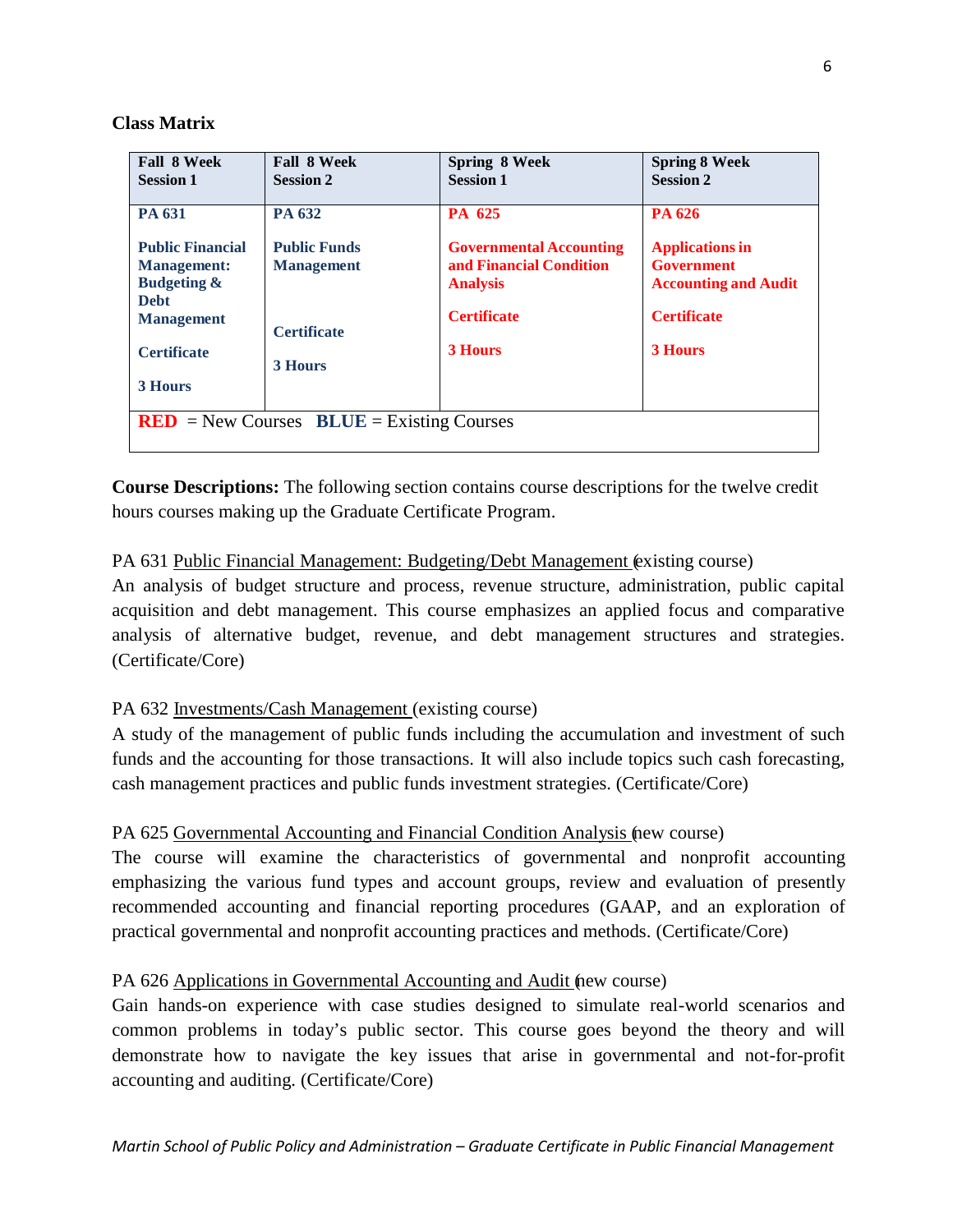**Admission and Other Requirements:** The online Graduate Certificate Program will maintain high standards of admission to assure UK's admission and recruitment policies and decisions for distance learning are equivalent to UK's admission and recruitment standards for traditional degree programs. Students entering the program are expected to have at least a 3.0 grade point average (on a 4.0 scale), a cumulative score of 50% or more on the quantitative and verbal sections of the GRE or a minimum score of 50% on the GMAT, and letters of recommendation that provide convincing evidence about the applicant's ability and potential.

Applicants to the Graduate Certificate in Public Financial Management must be approved for admission by the Certificate Director, who shall notify the Graduate School of the student's admission. Although formal admission to a Public Financial Management Graduate Certificate is handled by the Director of the Graduate Certificate Program at the Martin School, a student seeking to pursue a Graduate Certificate must also apply to and meet all requirements of the Graduate School, and be enrolled as a graduate student at the University of Kentucky.

Upon admission to the Graduate Certificate Program, students will take four (4) 8-week sequential classes starting in the Fall. Students in Graduate Certificate Program are encouraged to complete the 4 courses within a calendar year during the Fall/Spring semesters. Students must have at least a cumulative 3.0 GPA in Certificate Coursework upon completion to be awarded a Certificate from the Martin School. Courses included in the Graduate Certificate Program are noted as "Certificate" courses in the Class Matrix included elsewhere in this proposal.

Upon completion of the Graduate Certificate Program, students may transfer the coursework to other post-secondary institutions or 12 hours of credit may be applied towards fulfillment of the 36-hour Master in Public Financial Management Program, upon achieving full admission to the Master in Public Financial Management Program. Admission to or completion of a Graduate Certificate does not guarantee subsequent admission to a graduate degree program.

**Termination:** Student performance policies mimic those of the nationally ranked Master of Public Administration Program and will state that a student may be dismissed from the program for any one of the following reasons:

- 1. Receiving a grade of "C" for any 9 credit hours or three classes.
- 2. Receiving a grade of "E" for any 3 credit hours.
- 3. Twice failing the Final Examination.

Students facing termination will be notified and will have an opportunity to discuss the pending action with the Director of Graduate Studies. Appeals are processed through the Student Affairs Committee.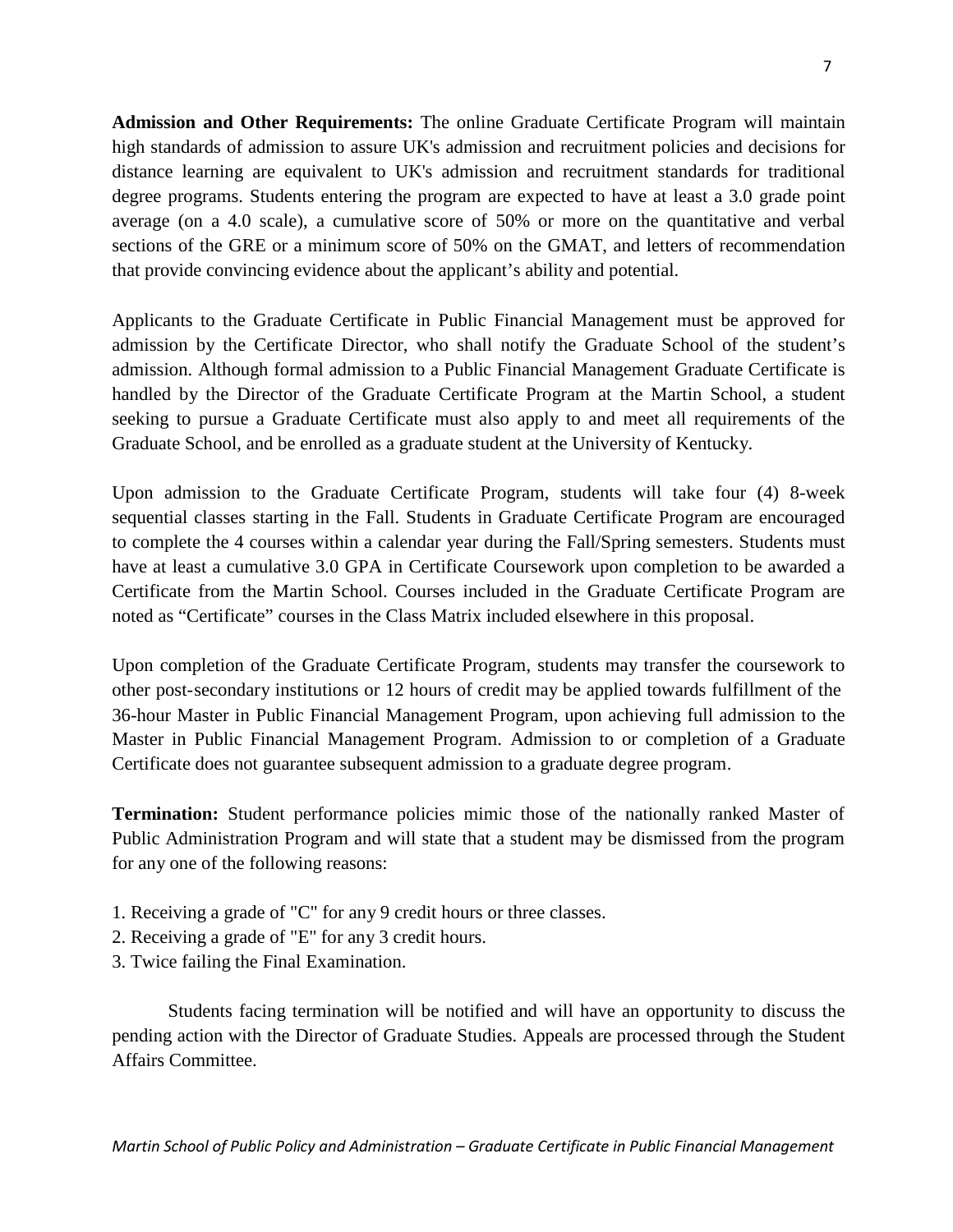**Time and Flexibility:** For working professionals and non-traditional students, an online program provides the flexibility needed to balance work, school, and other obligations. For traditional students, an online program provides an opportunity to seeking certification from a university that may not be available to them by traditional routes. Via the University's Department of Distance Learning and the Martin School of Public Policy and Administration, students complete assignments and engage with their faculty without the conventional restrictions of a traditional on-campus environment.

**Affordability:** Students accepted into the online Graduate Certificate Program pay in-state tuition rates, as required by the University. The online program offers in-state and out-of-state students an affordable option for graduate studies. Students are encouraged to pursue any number of financial aid options available to students who meet University requirements.

**Faculty, Graduate Certificate Associates or Affiliates:** The Graduate Certificate Program in Public Financial Management will be taught by highly recognized faculty. At all times as required by the Graduate School, a minimum of three of these Associates shall be members of the Graduate Faculty. Courses will be taught by faculty with expertise in the areas of public budgeting, debt/cash management, governmental accounting/audit and other topics relevant to public financial management. All faculty and instructors will have backgrounds and expertise in relevant areas of instruction, with some being located at other leading Universities across the country, adding to the diversity of instruction and network opportunities for students.

**Administration and Support:** Students who attend online classes will receive the same quality instruction as those attending traditional classes. The Martin School of Public Policy and Administration ensures the online courses will be provided in an up-to-date format with courses lead by top-notch, nationally recognized faculty. Further, comparability of online distance learning programs to campus-based programs and courses is required by University policy to be evaluated based on student learning outcomes (SLO), retention and student satisfaction.

**Graduate Certificate Director:** The Graduate Certificate Program in Public Financial Management graduate will have a designated Director, who shall be appointed by the Dean of the Graduate School. The Director will speak for the certificate curriculum and its Associates on matters such as admission to and successful completion of the graduate certificate by students, enforcement of certificate requirements, maintenance of records, and other administration functions. As required by the Graduate School, the Director *must* be a member of the Graduate Faculty of the University. The Director will oversee daily operations of the program, including program marketing, admissions, curriculum, student support and other administrative duties. In addition, student support and services will be provided by the University's Distance Learning Programs. Online instructional support will be provided to faculty by the University's Department of E-Learning. [http://www.uky.edu/elearning.](http://www.uky.edu/elearning)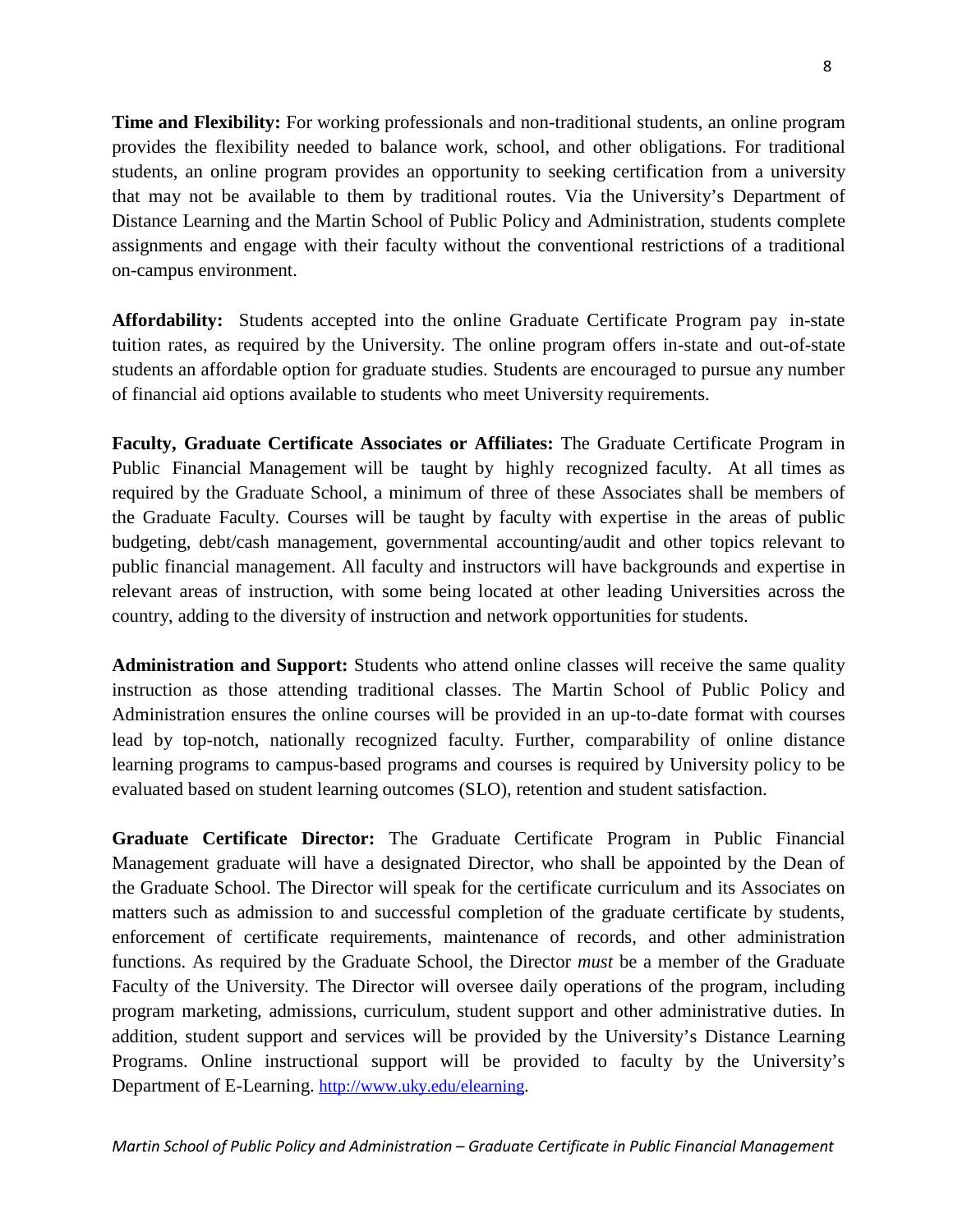**Format:** Students seeking the flexibility of online instruction will experience a combination of self-study and student-faculty interaction over an online learning network. Students will complete weekly assignments, readings, exams and other activities with the same level of rigor and expectations of other traditional Master programs offered by the Martin School of Public Policy and Administration. Students will receive registration and course information by way of the University Distance Learning Program. <http://www.uky.edu/DistanceLearning> and the Martin School. The Martin School website will provide a dedicated portal for students to access and enroll in courses and other program support.

# **C. RESOURCE NEEDS AND AVAILABILITY**

The Graduate Certificate Program will be delivered online and will be the first online program for the Martin School and its collaborating partner, the Von Allmen School of Accountancy. As a new program, the financial plan involves several steps and includes costs in three general categories:

- Program development costs associated with the design of 2 new online courses and redesign/conversion of 2 existing courses to online format.
- Program operational costs associated with administration, program management, marketing and technical assistance;
- Faculty and staff/graduate assistant compensation costs associated with the online program.

The Proposal timeline begins Year 1 with implementation of the online 12-hour/4 course Graduate Certificate Program with 25 students. In Year 2, the Graduate Certificate Program expands from 25 to 50 students. The Program stabilizes in Year 3 with 50 Graduate Certificate Program Students. The following section outlines the budget for the Graduate Certificate Program. Due to the fact that the Graduate Certificate Program is embedded within the newly created Masters of Public Financial Management, proposed elsewhere, the following budget includes the revenues and expenses for the entire program. Further, revenue from the Graduate Certificate Program is expected to support activities related to operation of the Graduate Certificate Program as well as generate revenue to assist with the development and implementation of the 36-hour Master of Public Financial Management Program proposed elsewhere. Because the new program is implemented in phases, the proposed budget for the Graduate Certificate Program (outlined below) includes projected revenue and program startup/operational costs for Year 1, 2 and 3 along with costs/revenues associated with the corresponding Masters of Public Financial Management Program (proposed elsewhere).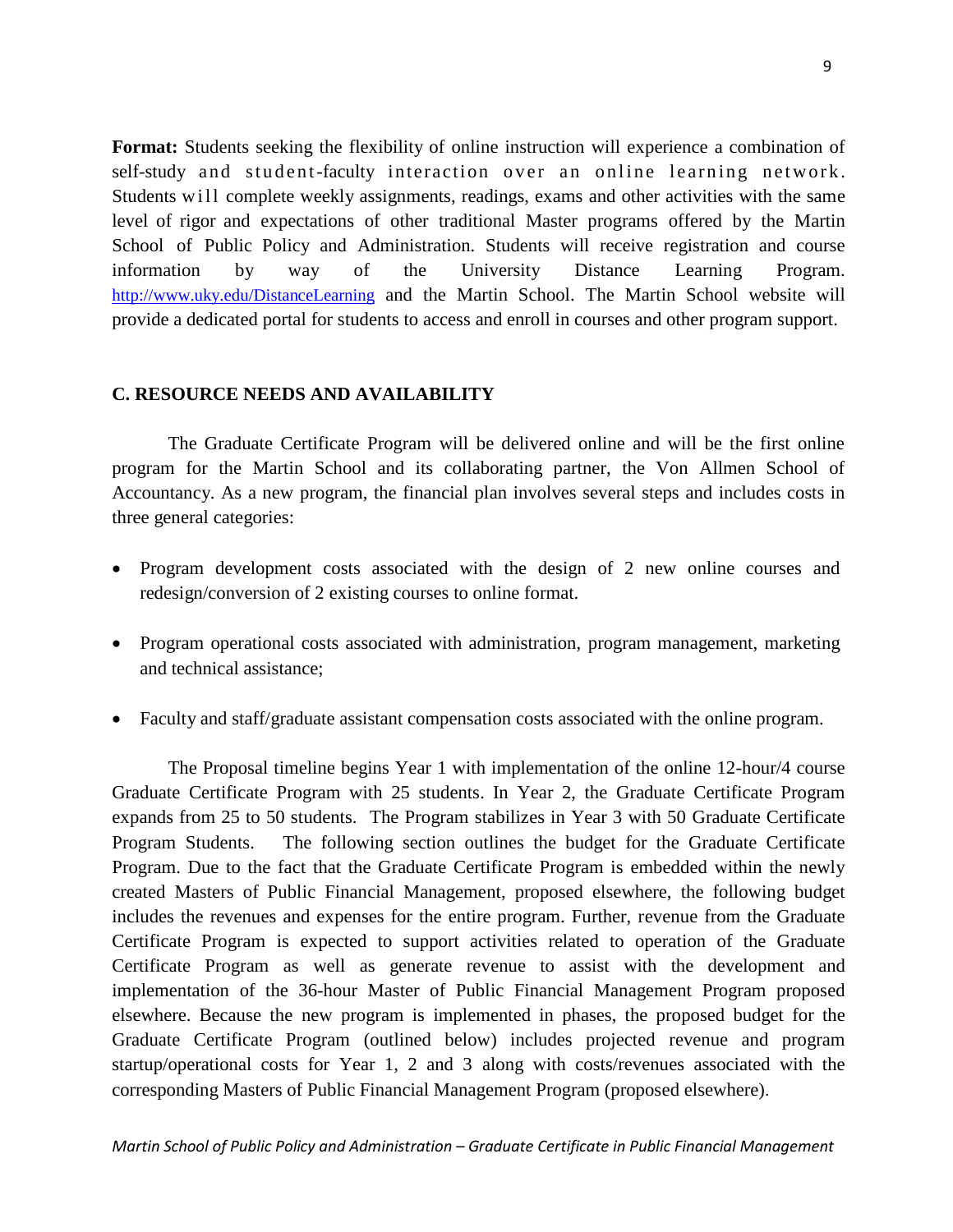Budgeted revenues specifically generated by the Graduate Certificate Program include 1) Graduate Certificate Tuition and 2) Distance Learning Fees as defined by the University. The Martin School will also submit a request for \$197,502 to the 2015 E-Learning Innovation Initiative (eLII) to assist with program development start-up costs (e.g., technical course development, instructional design, faculty skill development, marketing, and project management). This revenue is included in Year 1 only. See budget summary for details.

In addition, the University E-Learning program provides \$3,000 stipends directly to faculty per new course via the E-Learning + Innovation Design Lab (Faculty Skill Development) RFA to assist with course design, online teaching strategies, faculty training, and development. This last category is considered indirect revenue and not included directly in the proposed budget but will generate up to \$36,000 in stipends for the faculty.

The following Budget outlines revenues and expenses for Year 1-3. Items in Year 1 highlighted in **GREEN** include program startup costs associated with the first year's program marketing, administration, faculty course development summer salary and other technical support involved in an online program. These expenses, totaling \$197,502 are included in the Martin School's 2015 E-Learning Innovation Initiative (eLII) grant application. In Year 2, the remaining 6 online courses will be developed. Course development expenses are included as "Faculty Course Development" and are based on a median faculty salary of \$130,000 and 0.11 FTE summer rate plus benefits at 22

| <b>YEAR 1 Graduate Certificate Program</b><br><b>Begins</b> |                 |                  |           |                                                                            |
|-------------------------------------------------------------|-----------------|------------------|-----------|----------------------------------------------------------------------------|
| <b>REVENUE</b>                                              | <b>Students</b> | Unit             |           | <b>NOTES</b>                                                               |
| Certificate Tuition Fee <sup>1</sup>                        | 25              | \$596/credit     | \$178,800 |                                                                            |
| Distance Learning Fee <sup>2</sup>                          | 25              | \$360            | \$9,000   |                                                                            |
| E-Learning Innovation Initiative Grant                      |                 |                  | \$197,502 | One-time allocation for<br>startup                                         |
| <b>TOTAL DIRECT REVENUE</b>                                 |                 |                  | \$385,302 |                                                                            |
| <b>EXPENSES</b>                                             |                 |                  |           |                                                                            |
| <b>Program Director*</b>                                    |                 |                  | \$40,000  |                                                                            |
| <b>Program Director Benefits*</b>                           |                 |                  | \$8,800   | Based on 22%                                                               |
| <b>Teaching Assistant</b>                                   |                 | 1                | \$26,200  | Includes Waived Tuition                                                    |
| Marketing/Travel*                                           |                 |                  | \$20,000  |                                                                            |
| <b>Faculty Course Development*</b>                          |                 | \$18,117/class   | \$108,702 | 6 classes - based on 0.11<br>summer median salary<br>$$130,000 + benefits$ |
| <b>Admin Tech Support*</b>                                  |                 |                  | \$20,000  | 0.50 FTE                                                                   |
| Instruction (CERTIFICATE)                                   |                 | $$12,500$ /class | \$50,000  | 4 Courses<br>$Average/Course =$<br>\$12,500                                |
| Misc Expenses                                               |                 |                  | \$10,000  |                                                                            |

### **Public Financial Management Program**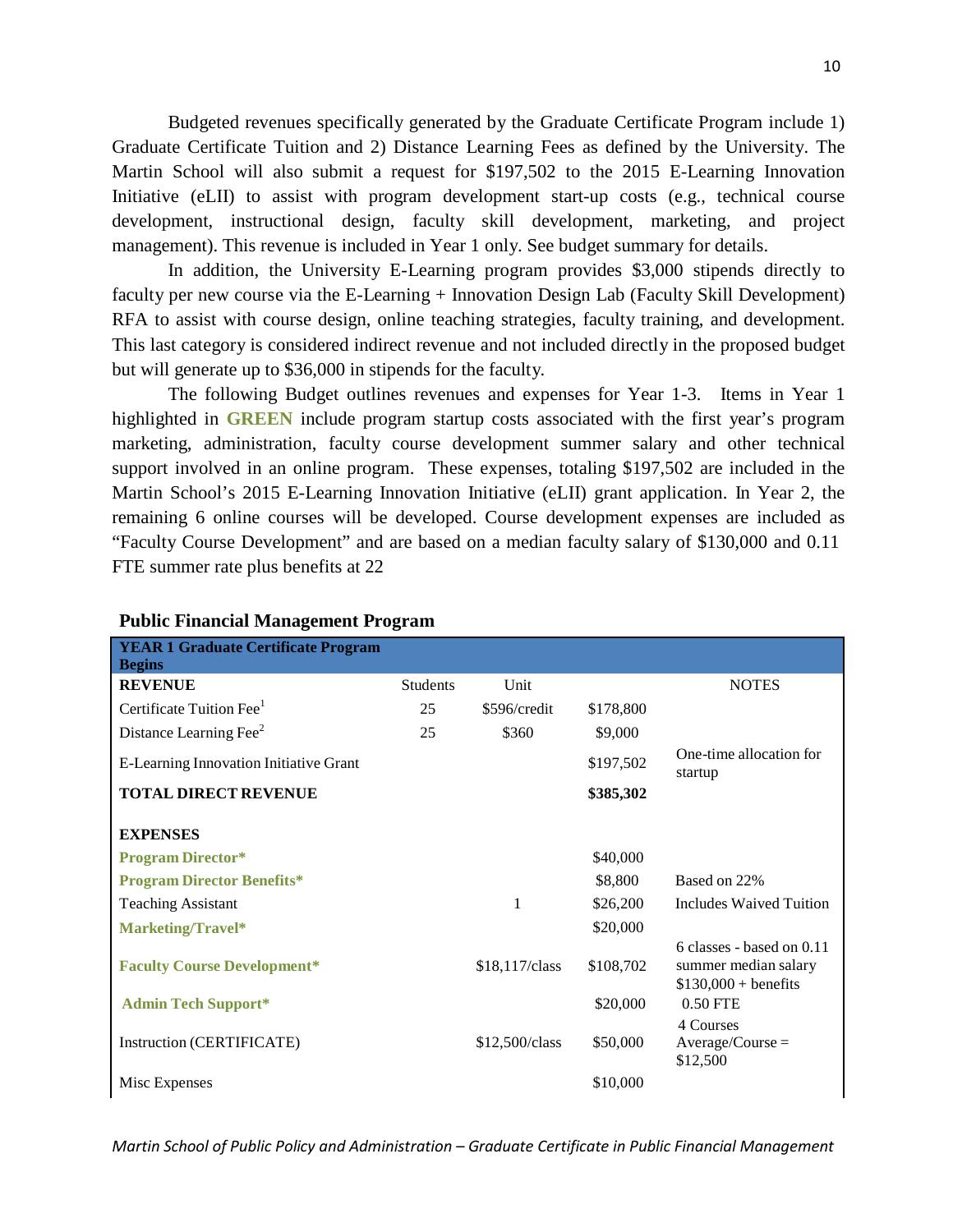| <b>TOTAL EXPENSES</b>                                                        |                 |                | \$283,702 |                                                                                                               |
|------------------------------------------------------------------------------|-----------------|----------------|-----------|---------------------------------------------------------------------------------------------------------------|
| <b>NET REV/EXP</b>                                                           |                 |                | \$101,600 | 36%                                                                                                           |
|                                                                              |                 |                |           |                                                                                                               |
| <b>YEAR 2 Graduate Certificate Program Expands and Master Program Begins</b> |                 |                |           |                                                                                                               |
| <b>REVENUE</b>                                                               | <b>Students</b> | Unit           |           |                                                                                                               |
| Certificate Tuition Fee <sup>1</sup>                                         | 50              | \$596/credit   | \$357,600 |                                                                                                               |
| Distance Learning Fee <sup>2</sup>                                           | 50              | \$360          | \$18,000  |                                                                                                               |
| Master Students Tuition <sup>3, 4</sup>                                      | 20              | \$10,768       | \$215,360 |                                                                                                               |
| <b>TOTAL DIRECT REVENUE</b>                                                  |                 |                | \$590,960 |                                                                                                               |
|                                                                              |                 |                |           |                                                                                                               |
| <b>EXPENSES</b>                                                              |                 |                |           |                                                                                                               |
| Program Director <sup>5</sup>                                                |                 |                | \$80,000  |                                                                                                               |
| <b>Benefits</b>                                                              |                 |                | \$17,600  | Based on 22%                                                                                                  |
| <b>Teaching Assistant</b>                                                    |                 | 3              | \$78,600  | <b>Includes Waived Tuition</b>                                                                                |
| Marketing/Travel                                                             |                 |                | \$15,000  |                                                                                                               |
| <b>Faculty Course Development</b>                                            |                 | \$18,117/class | \$108,702 |                                                                                                               |
| Admin Tech Support                                                           |                 |                | \$20,000  | 0.50 FTE                                                                                                      |
| Instruction (CERTIFICATE-2 sections)                                         |                 | \$12,500       | \$100,000 | 8 Courses<br>$Average/Course =$<br>\$12,500                                                                   |
| <b>Instruction</b> (Master Program)                                          |                 | \$12,500       | \$50,000  | 4 Courses Average<br>/Course = $$12,500$<br><b>Assumes Program</b><br>Director will be teaching<br>2 courses. |
| Misc Expenses                                                                |                 |                | \$10,000  |                                                                                                               |
| <b>TOTAL EXPENSES</b>                                                        |                 |                | \$479,902 |                                                                                                               |
| <b>NET REV/EXP</b>                                                           |                 |                | \$111,058 | 23%                                                                                                           |

| <b>YEAR 3 Certificate and Master Program Fully Established</b> |           |              |           |                           |  |  |
|----------------------------------------------------------------|-----------|--------------|-----------|---------------------------|--|--|
| <b>REVENUE</b>                                                 | #Students | Unit         |           |                           |  |  |
| Certificate Tuition Fee <sup>1</sup>                           | 50        | \$596/credit | \$357,600 |                           |  |  |
| Distance Learning Fee <sup>2</sup>                             | 50        | \$360        | \$18,000  |                           |  |  |
| Master Students Tuition <sup>3,4</sup>                         | 40        | \$10,768     | \$430,720 | target of 20/year         |  |  |
| <b>TOTAL REVENUE</b>                                           |           |              | \$806,320 |                           |  |  |
|                                                                |           |              |           |                           |  |  |
| <b>EXPENSES</b>                                                |           |              |           |                           |  |  |
| Program Director <sup>5</sup>                                  |           |              | \$80,000  |                           |  |  |
| <b>Benefits</b>                                                |           |              | \$17,800  | Based on 22%              |  |  |
| <b>Teaching Assistant</b>                                      |           | 4            | \$104,800 | Includes Waived Tuition   |  |  |
| Marketing/Travel                                               |           |              | \$15,000  |                           |  |  |
| Admin Support                                                  |           |              | \$20,000  | 0.50 FTE                  |  |  |
| Instruction (CERTIFICATE)                                      |           | \$12,500     | \$100,000 | 2 Sections of Certificate |  |  |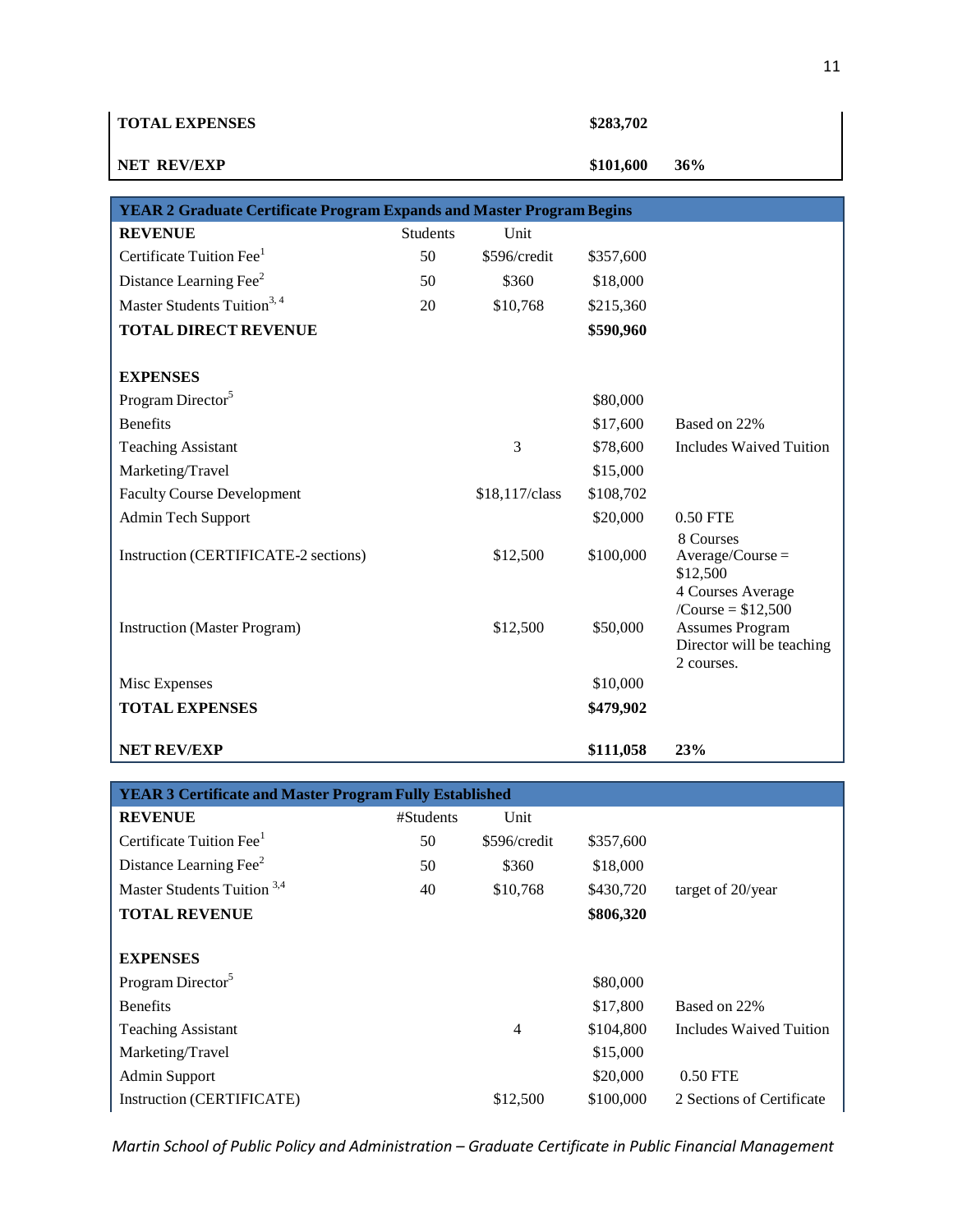| <b>NET REV/EXP \$333,720</b>        |          |           | 71%                                                                 |
|-------------------------------------|----------|-----------|---------------------------------------------------------------------|
| <b>TOTAL EXPENSES</b>               |          | \$472,600 |                                                                     |
| Misc Expenses                       |          | \$10,000  | <b>Assumes Program</b><br>Director will be teaching<br>two courses. |
| <b>Instruction</b> (Master Program) | \$12,500 | \$125,000 | 10 Courses<br>$Average/Course =$<br>\$12,500                        |

<sup>1</sup> Online Certificate Tuition based on in-state tuition \$596/credit hour

<sup>2</sup> As required by Distance Learning Programs

\$10/credit

<sup>3</sup> In-state tuition required for all online programs.

<sup>3</sup>Based on 2015-16 in-state tuition rate of \$5,384/semester

4 Program Director will teach 2 courses annually starting in Year 2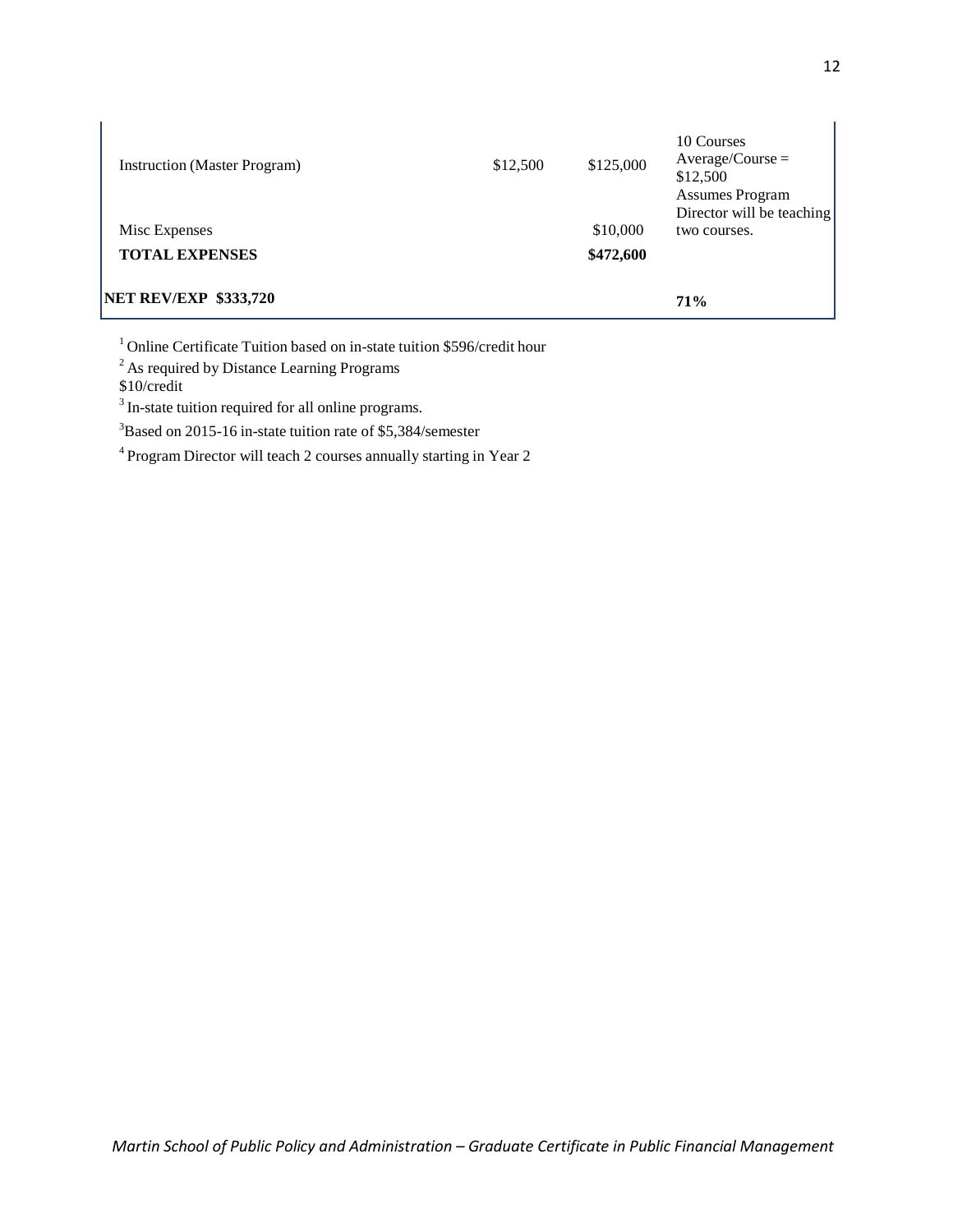# D. **PROGRAM JUSTIFICATION AND OUTCOMES**

# 1. Meeting a Need

The Graduate Certificate Program is designed to meet the needs of several specific groups of potential students. The major potential student group includes in-service professionals who are in finance, budgeting, accounting or audit positions who desire to enhance their understanding of emerging financial management strategies and policies to enhance their opportunities for career advancement. Another potential student group includes recent graduates who desire to enter the field of public financial management and are seeking rigorous graduate degrees which will prepare and jump start their career opportunities.

In addition to these potential student groups, the program will be attractive to professionals in consulting firms, accounting firms that specialize in governmental and nonprofit accounting as well as staff in other private firms that focus on public financial management issues such as rating agencies and municipal security underwriting firms.

The Martin School will be the one of only a few institutions in the county and the only institution in Kentucky to offer a Graduate Certificate in Public Financial Management. Other Kentucky institutions that offer the MPA degree include Western Kentucky University, Northern Kentucky University, the University of Louisville, and Eastern Kentucky University. All of these programs have broad curriculums addressing management as well as public policy. None of these programs require courses such as public sector accounting, auditing, tax policy, municipal securities, public pensions/insurance, forecasting, etc. that serve as core classes within the proposed Graduate Certificate Program.

# 2. Reporting and Benchmarking:

There will be two different kinds of periodic assessment: (1) programmatic assessment and (2) student assessment. For (2) we will use the standard assessment exercise adopted for our existing Masters programs: student learning outcomes measured against specified rubrics. For (1) the Martin School will use student evaluations for individual courses, and schedule periodic program reviews. We will also monitor graduation rates and graduate destinations.

There will be two different kinds of periodic assessment: (1) programmatic assessment and (2) student assessment. For (2) we will use the standard assessment exercise adopted for our existing Masters programs: student learning outcomes measured against specified rubrics. For (1) we will use student evaluations for individual courses, and schedule periodic program reviews. We will also monitor graduation rates and graduate destinations.

3. Student Learning Outcomes (SLOs) The intended student core learning outcomes of the MPFM:

- $\checkmark$  Understand the process, structures, and underlying logic of financial administration in the public sector including budgeting and debt management including securities, working with bond counsel, etc.
- $\checkmark$  Have knowledge of basic principles in that relate to public budgeting and the budgetary process.
- $\checkmark$  Identify differences in revenue processes, revenue sources, revenue forecasting, and budgetary challenges that exist between different levels of government.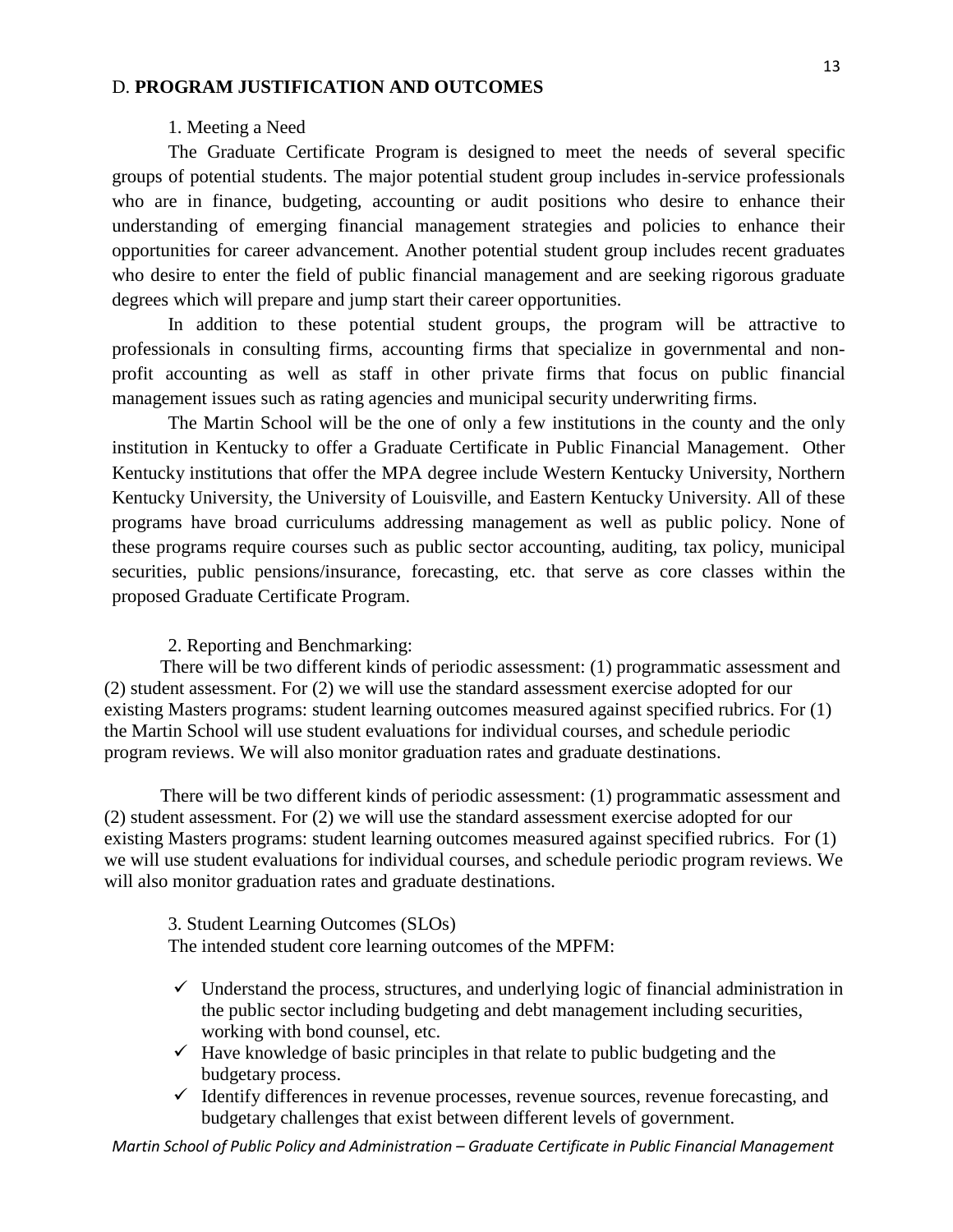- $\checkmark$  Identify and understand the politics associated with public budgeting at each stage in the process, among participants, and at various levels of government.
- $\checkmark$  Understand stabilization policy, financing the budget and budget deficits
- $\checkmark$  Understand the budget cycle, management and organization of budget processes
- $\checkmark$  Budget as an instrument of managerial performance and monitoring and evaluation of budget performance
- $\checkmark$  Achieve an understanding of money and capital markets.
- $\checkmark$  Become knowledgeable of the theory and application of public sector cash and investment management practices.
- $\checkmark$  Gain an understanding of the importance of government banking relations.
- $\checkmark$  Analyze financial control strategies including the role of accounting, reporting, and auditing functions of the public sector.
- $\checkmark$  Analyze the interrelationships of these issues with the overall public sector financial management process.
- $\checkmark$  Prepare financial reports for governmental and not-for-profit entities.
- $\checkmark$  Prepare financial reports for state and local governments.
- $\checkmark$  Properly account for general funds and special revenue funds.
- $\checkmark$  Properly account for capital projects funds, debt service funds, internal service funds, enterprise funds, and fiduciary funds.
- $\checkmark$  Prepare financial reports for local and state school systems, colleges and universities, and hospitals and other non-profits.
- $\checkmark$  Analyze governmental financial performance.

Data will be collected through a variety of ways including University run teacher course evaluations, student/faculty feedback, and surveys. Teacher course evaluations are to provide scores in excess of the College mean on overall value of course and overall value of instructor. This is expected to be first evaluated in Year 2 with improvements in Year 3. Student will provide feedback on the curriculum evaluation and development. In the years leading up to the first graduating class, selected artifacts from courses across the curriculum will be evaluated using rubrics on an annual basis to inform the faculty as they alter and improve the curriculum. Benchmarks relative to portfolios and course artifacts will be based on appropriate faculty consensus and will be developed after the first initial review process.

Data and findings will be shared with appropriate faculty committees who will analyze and report findings to the full program faculty. Assessment data will also be shared with college wide committees. Both will occur on an annual basis. Evaluation data and information will be provided to the faculty Curriculum Committee who will provide input to the program faculty on necessary changes to the curriculum. This will occur annually. In addition to evaluating a specific student's performance on the program theses, these and the included artifacts will also be measured against program learning outcomes. Faculty analysis will focus on areas in the program learning outcomes that are perhaps not reflected or reflected poorly in portfolios.

Measuring teaching effectiveness will take into account student success in the class room, teacher course evaluations. Among other duties, the faculty will provide feedback and assistance in the area of instruction. Faculty will make use of existing University resources (for example CELT – the Center for the Enhancement of Learning and Teaching) as well. Faculty will receive input and assistance from the E-Learning Staff to make improvements in virtual course delivery strategies. Surveys will be conducted with both graduates and employers of graduates. The survey will focus on the student's perceived success as well as include the employer's perspective of how well the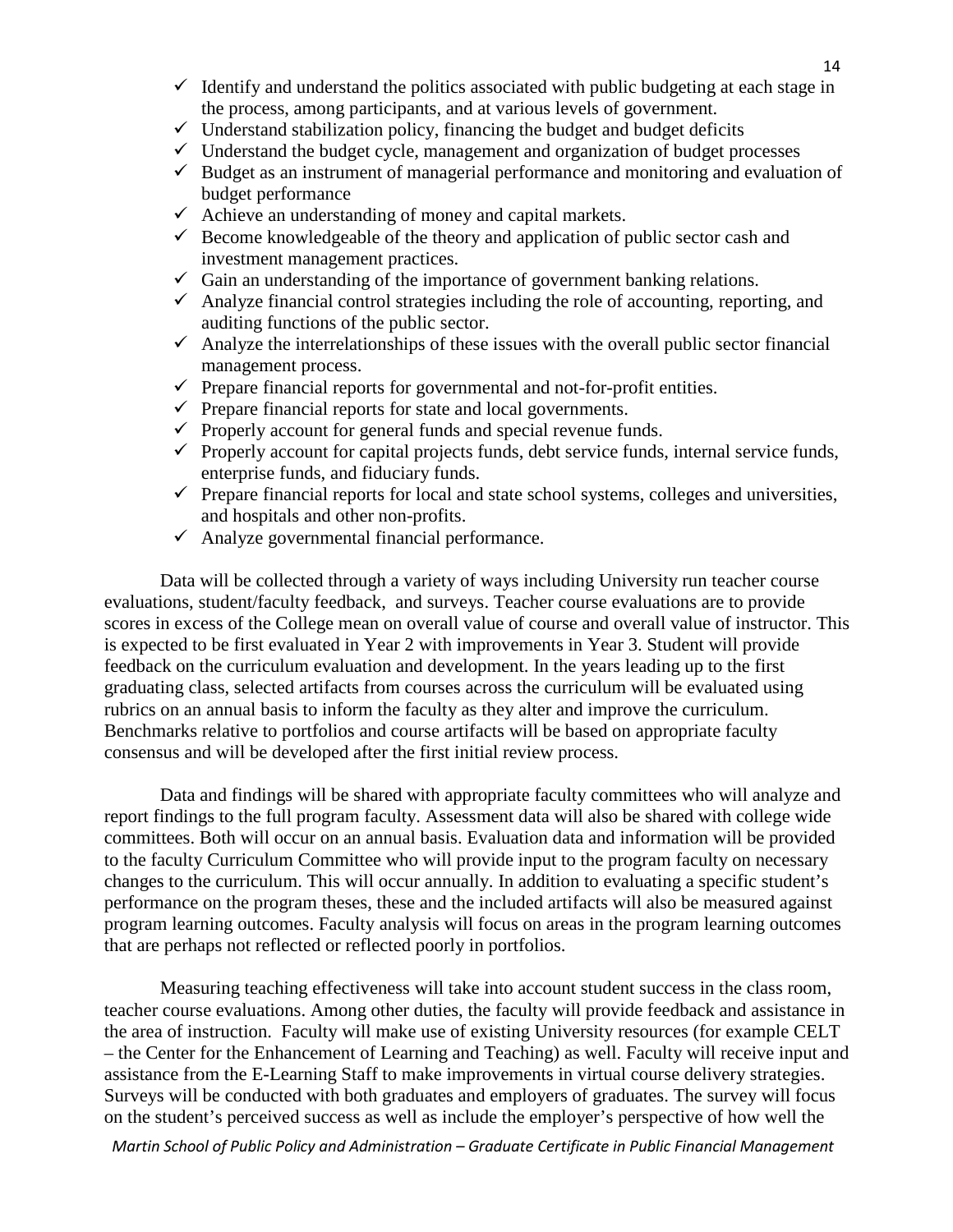employee was when s/he began their career. Surveys of graduating students will occur annually. Surveys of employers will occur every three years.

#### 4. Recruitment

Martin School faculty and staff currently recruit students using a variety of methods. Faculty and staff visit public and private undergraduate institutions within Kentucky to meet with students and provide them with brochures about the Martin School and its programs. They also contact prospective students by telephone to answer questions. The Martin School also works to recruit students from institutions across the nation. Efforts are primarily focused on sending information about master's and doctoral programs to faculty advisors in political science, economics, and policy programs. Faculty members also indirectly recruit students through their collegial relationships with faculty at other institutions.

The recruitment of non-traditional students is facilitated through the Martin School's regular interactions with public agencies, and nonprofit organizations. The Martin School will interact directly with professional associations such as the Government Finance Officers Association, Association of Governmental Accountants, the National League of Cities, Kentucky Education Association, school districts, and other groups to recruit potential students.

The Martin School also fundamentally values the recruitment of minority students. It shares the University's commitment to offering more minorities with access to graduate education. The first step in providing access is to make sure undergraduate students are made aware of opportunities in public administration. To this end, faculty, staff, and students attend such events as the University of Louisville's Minority Recruitment Day to have personal interactions with students. The second step is to insure that minority students apply for targeted fellowships and scholarships. All minority students who request information packets are provided with information about special opportunities funding through the graduate school, including the Commonwealth Incentive Award, a non-competitive source of tuition funds for full- and part-time students.

# 3. Impact on Kentuckians

The Martin School of Public Policy and Administration is nationally recognized for its academic strengths, outstanding faculty, and a curriculum that combines learning and practice and has for decades been a leader among schools of public policy and administration. The Martin School is currently ranked #2 by U.S. News and World Report in the area of public finance and budgeting among schools of public administration and policy. By adding the Certificate Program to its existing degree programs, it will provide students another vehicle to achieve higher goals within their chosen profession in the public and non-profit sectors.

*Martin School of Public Policy and Administration – Graduate Certificate in Public Financial Management* The curriculum is specifically designed for new career entrants as well as seasoned professionals desiring career advancements in public financial management. Beyond the traditional topics of public budgeting and finance, the Graduate Certificate Program will emphasize course content oriented towards public sector accounting, audit, and other financial processes unique to the public sector and often omitted from other programs. The Graduate Certificate Program will make students more effective and valuable within the public sector workforce, preparing them for leadership positions - with the added benefit of a convenient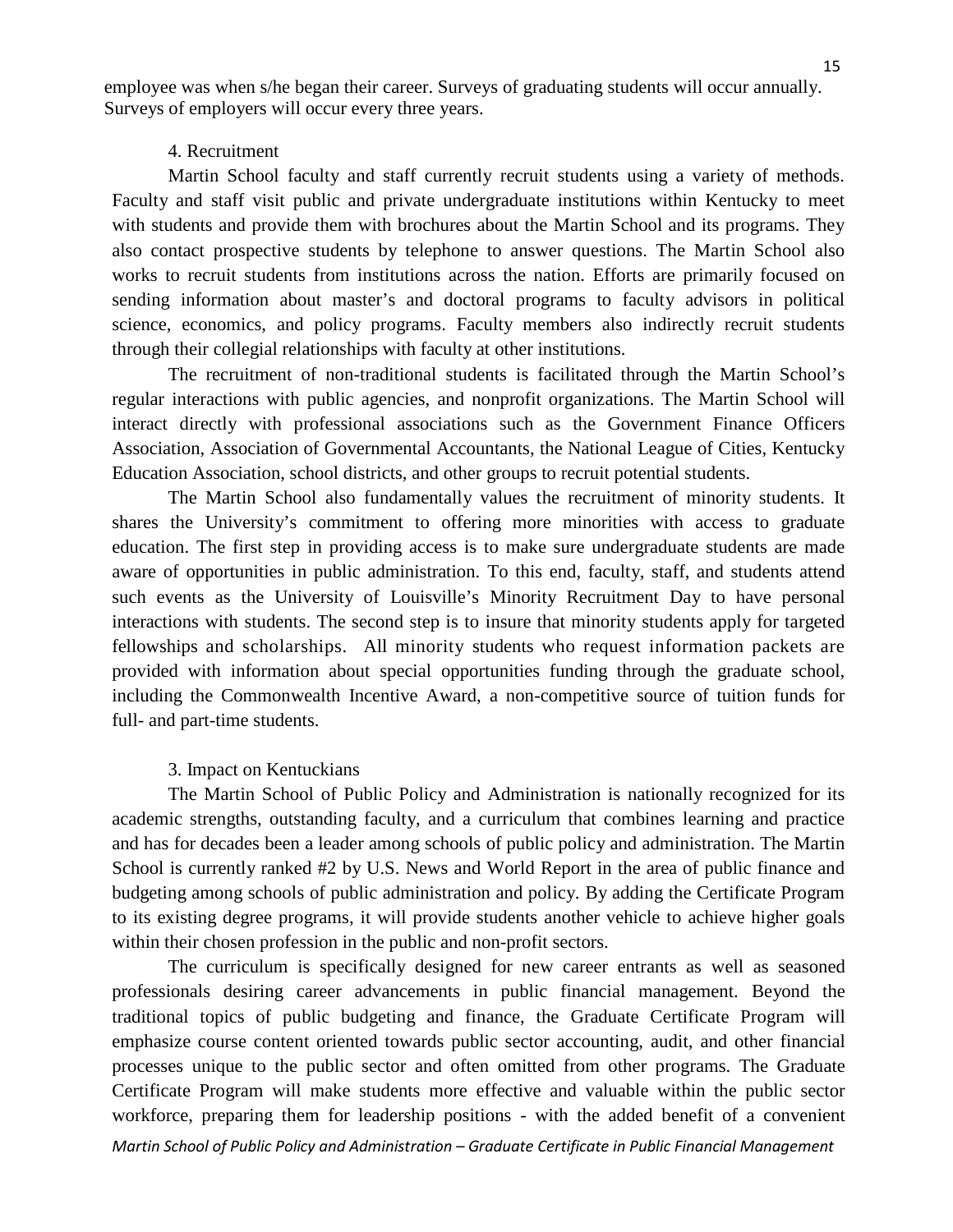online program offered by a nationally recognized University.

Graduates from the Graduate Certificate Program will be prepared for a life of public service. The skills they develop and the knowledge they acquire will benefit them in their careers and in their civic activities. Many students will choose careers as public financial managers, budget analysts, public accounting, etc. Courses such as public sector accounting, audit, tax policy, and municipal securities will provide students with precise policy analytic tools for evaluating public financial reports, budget documents, public sector audits and more. The Graduate Certificate Program will ensure that its graduates are fully prepared for their chosen career path through relevant course work and a final research project. The Martin School's MPA program is accredited by the National Association of Schools of Public Affairs and Administration. There are no licensure requirements for graduates of Graduate Certificate Program.

### 4. Impact on Kentucky Communities and Kentucky Economy

The Master of Public Financial Management degree program will enhance Kentucky's communities and economy by giving students the skills and knowledge to advise local and state policymakers and other community leaders on matters of critical importance to the Commonwealth. Graduates from the Graduate Certificate Program will have valuable insight into the political and economic forces that shape complex policy and financial decisions.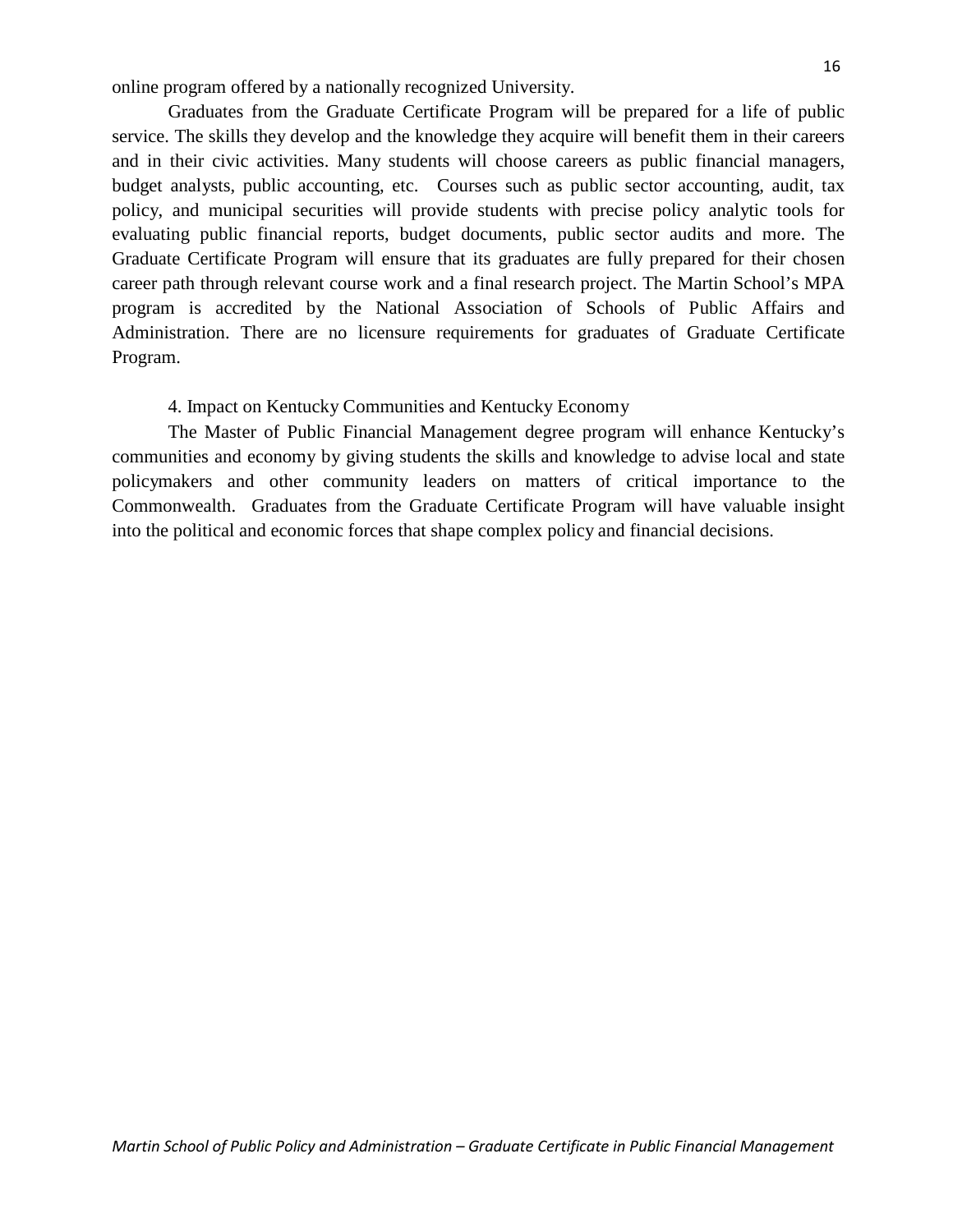The Martin School's Board of Visitors supports the creation of the new program. Current list of Board of Visitors:

# **BOARD OF VISITORS Chair: Bradford Cowgill**

David Adkins Executive Director Council of State Government 3560 Ironworks Pike P.O. Box 11910 Lexington, KY 40578-1910 Email: [dadkins@csg.org](mailto:dadkins@csg.org)

Dave Adkisson President and Chief Executive Officer Kentucky Chamber of Commerce 464 Chenault Rd. Frankfort, KY 40601 Phone: 502-848-8744 Fax: 502-848-8781 Email: [davida@kychamber.com](mailto:davida@kychamber.com)

Mark D. Birdwhistell Associate Hospital Director Office of the Executive Vice President for Health Affairs University of Kentucky and former Cabinet for Health and Family Services Secretary 317 Health Sciences Building 900 S. Limestone Lexington, KY 40536-0200 Phone: 859-323-1629 Email: [mark.birdwhistell1@uky.edu](mailto:mark.birdwhistell@uky.edu)

Jack Blanton Former Vice President for Administration University of Kentucky and former State Budget Director Martin School of Public Policy & Admin University of Kentucky 431 Patterson Office Tower Lexington, KY 40506-0033 Phone: 859-257-5741 Fax: 859-323-1937 Email: [blantonsc@twc.com](mailto:blantonsc@twc.com)

Daniel Bork VP of Corporate Tax Lexmark International Inc. 740 New Circle Road Lexington, KY 40550 Phone: 859-232-5937 Cell: 859-948-0347 Email: [dbork@lexmark.com](mailto:dbork@lexmark.com)

Linda Breathitt Commissioner, Public Services Commission Former Commissioner of Federal Energy Regulatory Commission 1405 Pendennis Circle Lexington, KY 40502 Phone: 859-268-7731 Email: [lindabreathitt@gmail.com](mailto:lindabreathitt@gmail.com)

Ron Carson Senior Fellow, Policy Development Kentucky Council on Postsecondary Education and former Deputy State Budget **Director** 1024 Capital Center Dr., Ste. 320 Frankfort, KY 40601 Phone: 502-573-1555 Fax: 502-573-1535 Email: [ron.carson@ky.gov](mailto:ron.carson@ky.gov)

Michael C. Carozza Former V.P. Federal Government Relations Bristol Myers Squid 7131 Arlington Road #242 Bethesda, MD 20814 (301-767-5966). 782 Regency Reserve Circle, #782 Naples, FL 34119. Phone: 301-767-5966 (H) 301-830-2755 (C) Email: [michael.carozza1@gmail.com](mailto:michael.carozza1@gmail.com)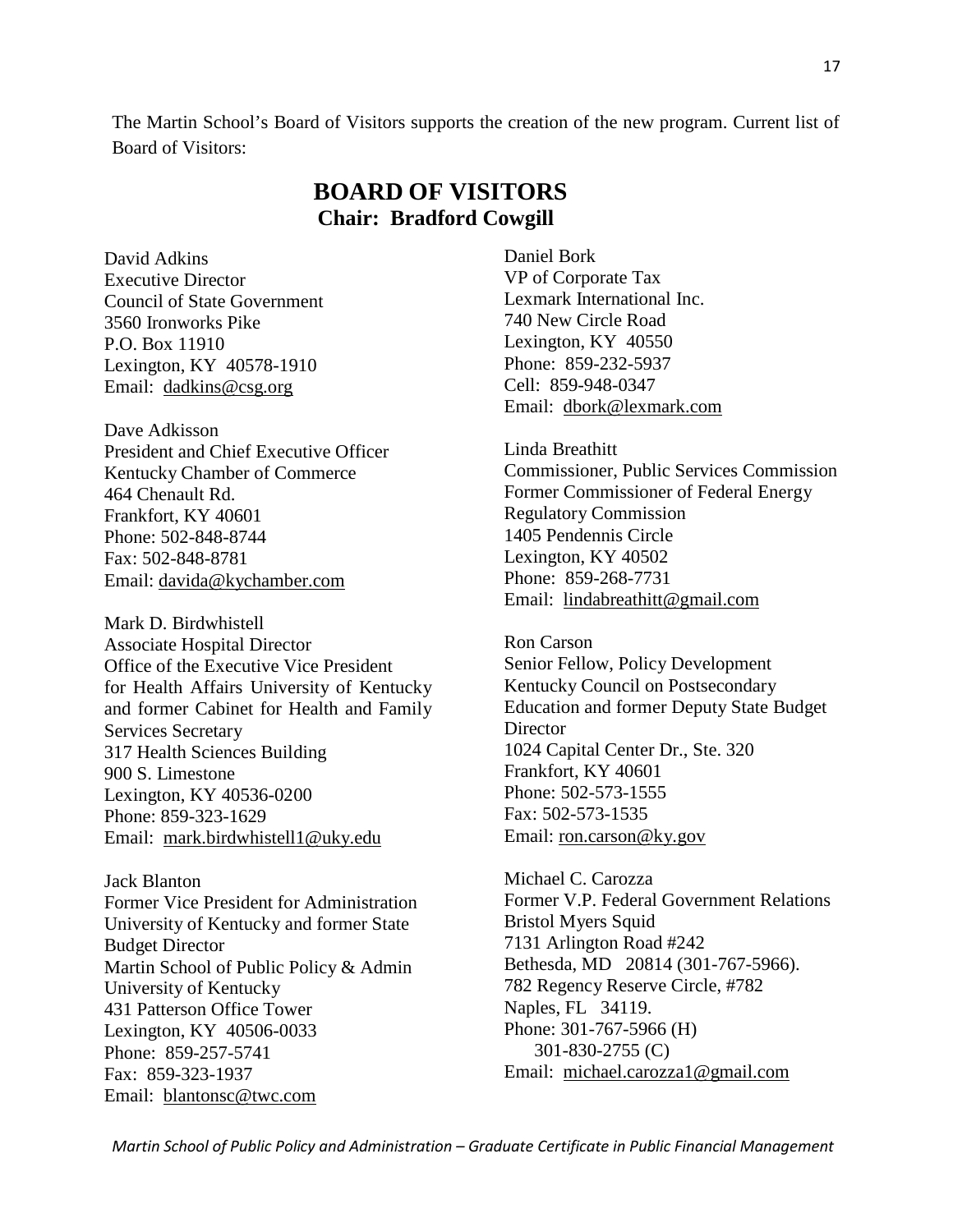Michael T. Childress Former Director, KY Long Term Policy Research Center Professor, Department of Economics Gatton College of Business and Economics University of Kentucky Lexington, KY 40506 Phone: 859-257-2912 Email: [michael.childress@uky.edu](mailto:michael.childress@uky.edu)

Martha Layne Collins Former Governor of KY 921 Taborlake Court Lexington, KY 40502 Phone: 859-269-6903 Cell: 859-967-8504 Email: [mlcollins@ymail.com](mailto:mlcollins@ymail.com)

Bradford L. Cowgill Former State Budget Director 783 Chinoe Road Lexington, KY 40502 Smart Claim, President 209 E. High Street Lexington, KY 40507 Office: 859-533.3732 Email: [bradfordlcowgill@gmail.com](mailto:bradfordlcowgill@gmail.com)

Dave Duttlinger Director Department of Community and Economic Development Alum, Bluegrass ADD 1433 Glenview Drive Lexington, KY 40514 Email: [dduttlinger@bgadd.org](mailto:dduttlinger@bgadd.org)

Bill Farmer President United Way of the Bluegrass 2480 Fortune Drive #250 Lexington, KY 40509 Phone: 859-233-4461 ext. 210 Email: [bill.farmer@uwbg.org](mailto:bill.farmer@uwbg.org)

Don Fowler Former Chair, Democratic National **Committee** 2725 Devine Street Columbia, SC 29205 Phone: 803-799-7550 Fax: 803-771-7442 Email: [don@fowlercommunications.com](mailto:don@fowlercommunications.com)

Linda Gorton Former Vice Mayor LFUCG 605 Beechmont Rd. Lexington, KY 40503-2836 Phone: 859-492-1745 Email: [lgorton2@gmail.com](mailto:lgorton2@gmail.com)

Jim Gray Mayor LFUCG 200 E. Main Street Lexington, KY 40507 Office: 859-258-3100 Email: [mayor@lexingtonky.gov](mailto:mayor@lexingtonky.gov)

John Hicks Deputy State Budget Director 702 Capital Avenue Room 284 Frankfort, KY 40601 Phone: 502-564-7300 Fax: 502-564-6684 Email: [john.hicks@ky.gov](mailto:john.hicks@ky.gov)

Ian Koffler Attorney and Counselor Miller, Canfield, Paddock and Stone, PLC One Michigan Ave., Suite 900 Lansing, MI 48933 Phone: (616) 690-6945 Email: [Koffler@millercanfield.com](mailto:Koffler@millercanfield.com)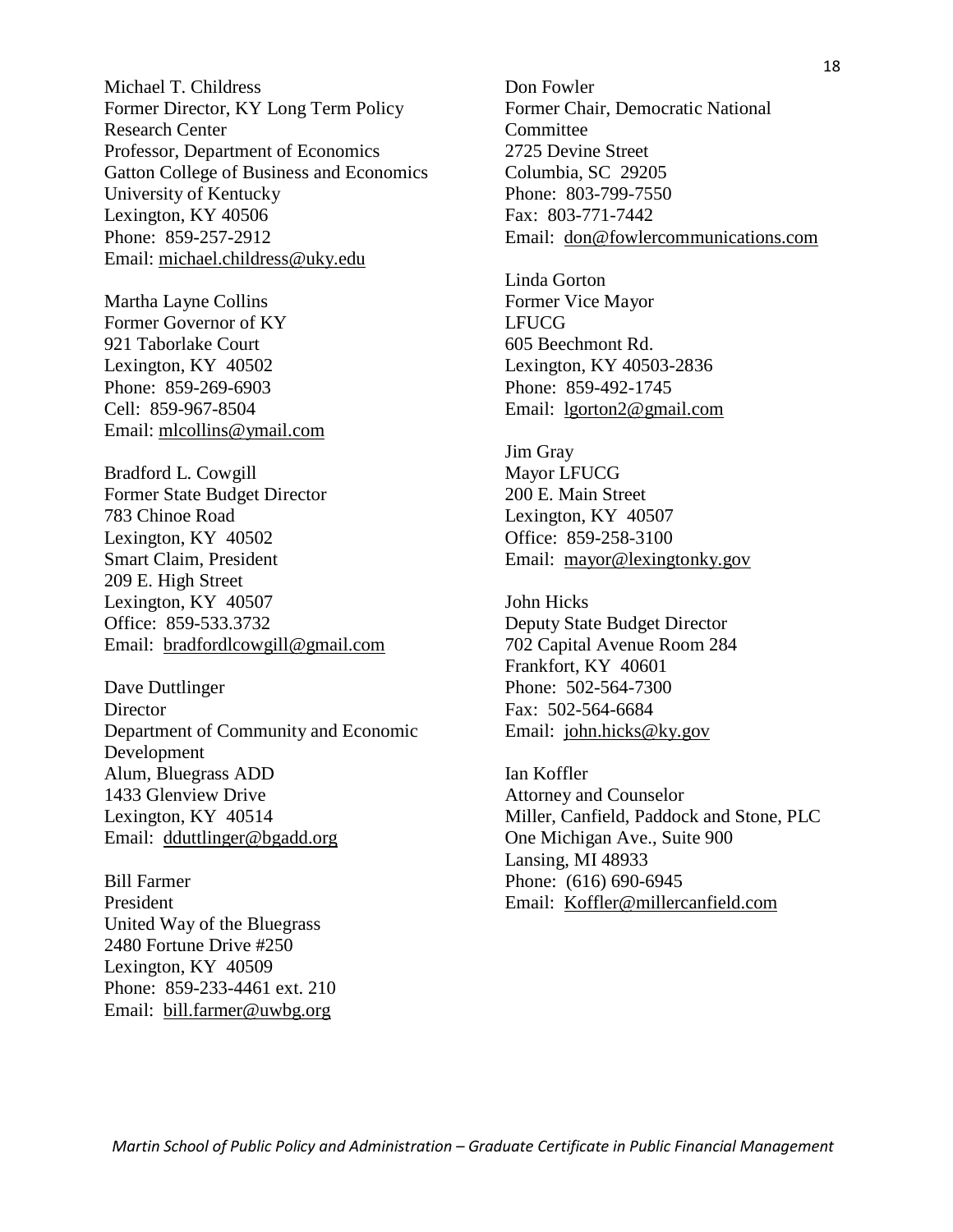Pam Miller Former Mayor of Lexington Currently Chair Kentucky Council of Postsecondary Education 140 Cherokee Park Lexington, KY 40503Phone: 859-277-0930 Email: [pam7miller@gmail.com](mailto:p.miller7@insightbb.com)

Jim Newberry Former Mayor of Lexington Email: [jhnlex@gmail.com](mailto:jhnlex@gmail.com)

Harold Rogers Member of U.S. Congress 2406 Rayburn House Office Building Washington, DC 20515 Phone: 202-225-4601 601 Main Street Hazard, KY 41701 Phone: 606-439-0794 Email: [bob.mitchell@mail.house.gov](mailto:bob.mitchell@mail.house.gov)

Mike Ruehling Former VP-Federal Affairs CSX Corporation P.O. Box 595 Naples, FL 34106 Cell: 202-821-2465 Email: [ruehling613@aol.com](mailto:ruehling613@aol.com) Daniel M. Sprague Former Executive Director Council of State Gov. CEO 3641 Burning Tree Lane Lexington, KY 40509 Phone: 859-396-6594 Fax: 859-268-0690 Email: [dms1850@aol.com](mailto:dms1850@aol.com)

Jonathan Steiner Kentucky League of Cities Executive Director/CEO 100 East Vine Street Suite 800 Lexington, KY 40507 Phone: 859-977-3700 Fax: 859-977-3703 Email: [jsteiner@klc.org](mailto:jsteiner@klc.org)

Harvie Wilkinson Former V.P. Keeneland Association MBA Director University of Kentucky 1186 Indian Mound Road Lexington, KY 40502 Phone: 859-269-9877 Cell: 859-221-2527 Email: [harviewilkinson@uky.edu](mailto:harviewilkinson@uky.edu)

Bob Wiseman V.P Facilities Management University of Kentucky 512 Mill Street Lexington, KY 40508 Phone: 859-271-5230 Email: Bobwiseman.lexington@gmail.com